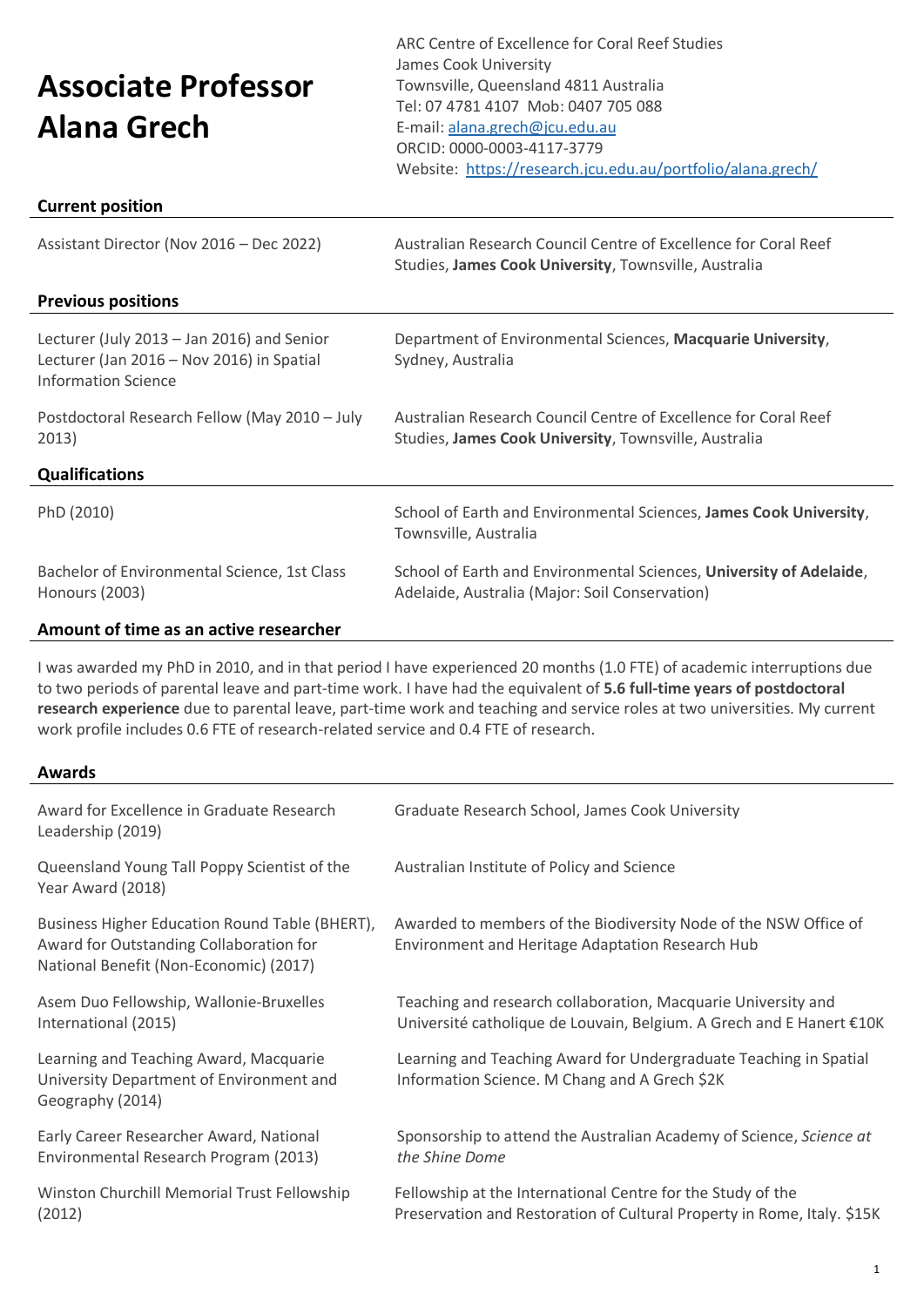# **Research grants > \$10,000**

| Australian Research Council Linkage Grant                                 | Collaborative science for monitoring of Northern Territory marine<br>megafauna. Chief investigators: S Banks, R Harcourt, A Grech, C<br>Salgado Kent. \$535K (2020 - 2024)                                                                                          |
|---------------------------------------------------------------------------|---------------------------------------------------------------------------------------------------------------------------------------------------------------------------------------------------------------------------------------------------------------------|
| Australian Department of Agriculture, Water and<br>Environment            | How effective are Australian Marine Parks at protecting EPBC listed<br>species and what can be done to improve their efficacy? Our Marine<br>Parks Round Two. Chief investigators: T Pisani, R Harcourt, A Grech, D<br>Slip, V Tulloch \$151K (2020 - 2022)         |
| <b>Great Barrier Reef Marine Park Authority</b>                           | An assessment of the distribution and abundance of dugong and in-<br>water large marine turtles along the Queensland coast from Cape York<br>to Hinchinbrook Island. Chief investigators: H Marsh, S Sobtzick, A<br>Grech \$423K (2018 - 2020)                      |
| Australian Department of Agriculture, Water and<br>Environment            | Stranding's action plan for cetaceans. Chief investigators: R Harcourt, I<br>Jonsen, A Grech \$155K (2016 - 2017)                                                                                                                                                   |
| The Ian Potter Foundation                                                 | Predicting dispersal and connectivity of seagrass meadows in the<br>Great Barrier Reef and Torres Strait. Chief investigator: A Grech \$20K<br>$(2015 - 2016)$                                                                                                      |
| Australian Department of Agriculture, Water and<br>Environment            | Update Species Information and Threats Database (SPRAT) profiles.<br>Chief investigators: R Harcourt, A Grech, V Pirotta \$41K (2015).                                                                                                                              |
| <b>Great Barrier Reef Foundation</b>                                      | Measuring coral health, integrating cells to satellites. Chief<br>investigators: B Leggat, T Ainsworth, B Gordon \$150K (2014 - 2015)                                                                                                                               |
| Macquarie University New Staff Scheme                                     | Innovative models of seagrass connectivity to inform conservation<br>planning. Chief investigator: A Grech \$20K (2014 - 2015)                                                                                                                                      |
| New South Wales Adaptation Research Hub,<br><b>Biodiversity Node</b>      | Evaluating the status of the NSW terrestrial reserve system under a<br>changing climate. Chief investigators: A Grech, L Beaumont \$30K (2014 -<br>2015)                                                                                                            |
| Australian Marine Mammal Centre                                           | Improving the time series of estimates of dugong abundance and<br>distribution by incorporating revised availability bias corrections. Chief<br>investigators: H Marsh, A Grech \$85K (2014 - 2015)                                                                 |
| National Environmental Research Program<br><b>Tropical Ecosystems Hub</b> | Abundance of turtle and dugong in western Torres Strait. Chief<br>investigators: M Hamann, H Marsh \$260K (2011 - 2014)                                                                                                                                             |
| Australian Marine Mammal Centre                                           | Aerial survey of Torres Strait to evaluate the efficacy of an enforced<br>and possibly extended Dugong Sanctuary as one of the tools for<br>managing the dugong fishery. Chief investigators: H Marsh, A Grech<br>\$106K (2010)                                     |
| Australian Research Council Linkage Grant                                 | Innovative systematic conservation planning for Indigenous Land and<br>Sea Country: Torres Strait as a case study. Chief investigators: R<br>Pressey, H Marsh \$350K (2010 - 2012). I was primary author of the<br>proposal but not listed as a chief investigator. |
| Australian Marine Mammal Centre                                           | Developing a decision process based on expert knowledge to inform<br>the management of dugongs and coastal dolphins in Northern<br>Australia: Phase 2. Chief investigators: H Marsh, G Parra \$73K (2010 -<br>2011)                                                 |
| Australian Marine Mammal Centre                                           | Developing a decision process based on expert knowledge to inform<br>the management of dugongs and coastal dolphins in Northern<br>Australia. Chief investigators: H Marsh, J Bradley, S Whiting, G Parra, A<br>Grech, S Johnson \$79K (2009 - 2010).               |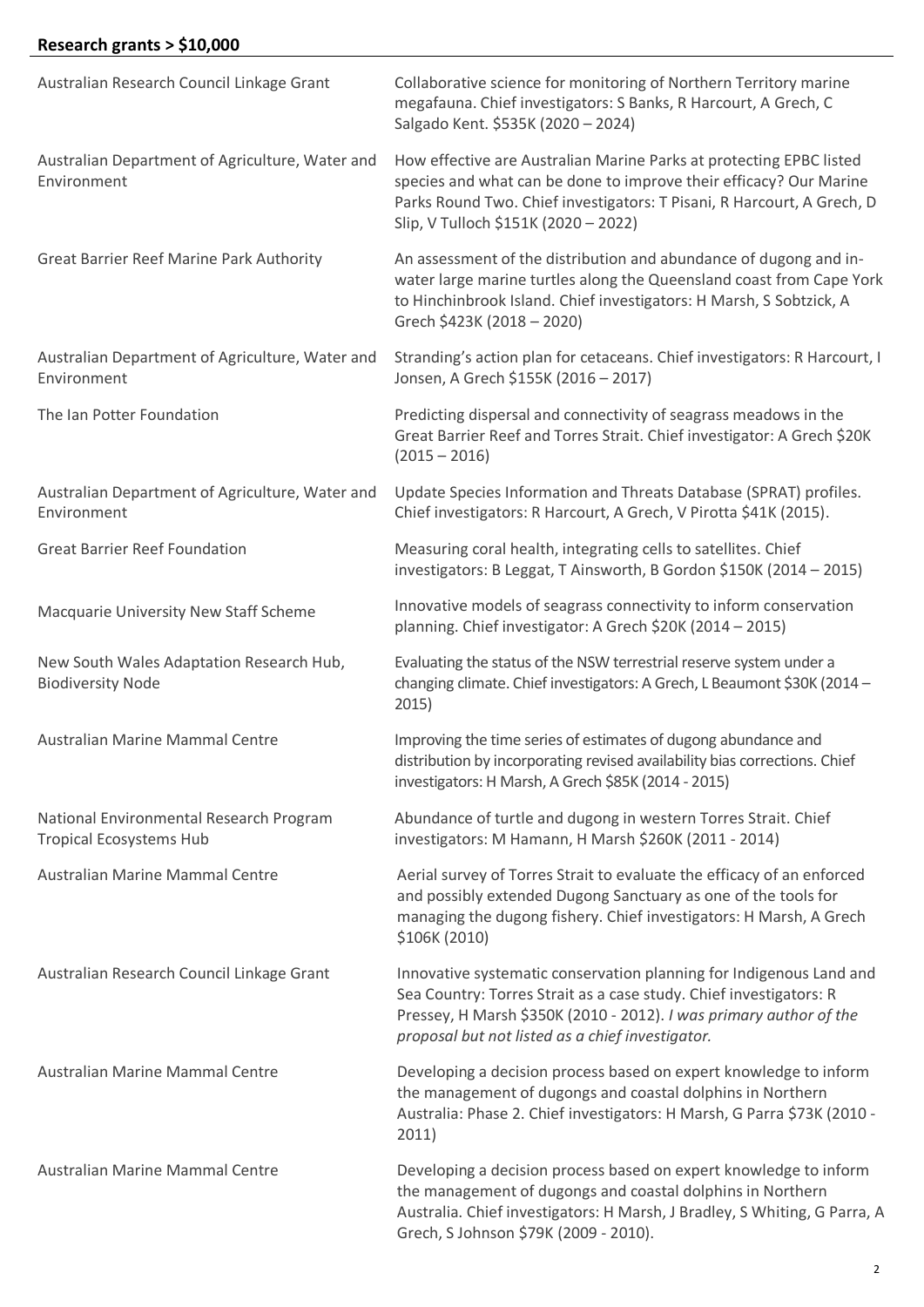| Marine and Tropical Sciences Research Facility             | Risk assessment for coastal seagrass habitats: values, threats and<br>vulnerabilities. Chief investigators: A Grech, R Coles \$60K (2007 -<br>2010)                                                                                                                                        |
|------------------------------------------------------------|--------------------------------------------------------------------------------------------------------------------------------------------------------------------------------------------------------------------------------------------------------------------------------------------|
| Marine and Tropical Sciences Research Facility             | Workshop on spatial closures for dugong and turtle management.<br>Chief investigators: H Marsh, M Hamann, N Stoeckl \$20K (2008 - 2009)                                                                                                                                                    |
| Marine Species Recovery and Protection Grants<br>Programme | Providing a knowledge base for implementing the National<br>Partnership Approach to marine turtle and dugong management in<br>the Gulf of Carpentaria by integrating Traditional Ecological<br>Knowledge and western science. Chief investigators: H Marsh, A Grech<br>\$48K (2008 - 2009) |
| Marine and Tropical Sciences Research Facility             | Building the capacity of Torres Strait Islander communities in natural<br>resource management through integration of Traditional Ecological<br>Knowledge and Western Scientific Knowledge. Chief investigators: H<br>Marsh, A Grech \$59K (2007 - 2008)                                    |
| Australian Marine Mammal Centre                            | A spatially explicit population model to inform negotiations between<br>Traditional Owners and the relevant management agencies about<br>options to manage the dugong fishery in Torres Strait. Chief<br>investigators: H Marsh, A Grech \$24K (2007 - 2008)                               |
| James Cook University Collaborative Research<br>Grant      | Spatial risk assessments as a tool to inform dugong management in<br>the Great Barrier Reef World Heritage Area. Chief investigators: H<br>Marsh, A Grech \$10K (2007)                                                                                                                     |

# **Publications in peer-reviewed journals**

# **\* indicates Grech's postgraduate students or research associates. Google Scholar Citations: 3102, h-index: 31.**

Saint-Amand, A., **Grech, A.**, Choukroun, S. and Hanert, E. *in review.* Quantifying the environmental impact of a major coal mine project on the adjacent Great Barrier Reef ecosystems. *Marine Pollution Bulletin.*

Cumming, G., Adamska, M., Barnes, M., Barnett, J., Bellwood, D., **Grech, A.**, et al. *in review.* Research priorities for sustainable tropical seascapes. *Nature Sustainability.*

Tol, S., Carter, A., York, P., Jarvis, J, **Grech, A.**, Condon, B. and Coles, R. *in review.* Vegetative fragment production as a means of propagule dispersal for a tropical seagrass meadow. *Marine Environmental Research.*

- 1. \*Jog, K., Sutaria, D., Diedrich, A., **Grech, A.** and Marsh, H. *accepted.* Marine mammal interactions with fisheries: Review of research and management trends across commercial and small-scale fisheries. *Frontiers in Marine Science.*
- 2. \*Schlaefer, J., Carter, A., Choukroun, S., Coles, R., Critchell, K., Lambrechts, J., Rasheed, M., Tol, S. and **Grech, A.** 2022*.*  Marine plant dispersal and connectivity measures differ in their sensitivity to biophysical model parameters. *Environmental Modelling and Software.* 149: 105313.
- 3. \*Graham, V., Geldmann, J., Adams, V.M., **Grech, A.**, Deinet, S. and Chang, H-C. 2021. Management resourcing and government transparency are key drivers of biodiversity outcomes in Southeast Asian protected areas. *Biological Conservation.* 253: 108875
- 4. \*Cockerell, B., Pressey, R., **Grech, A.**, Alvarez-Romero, J., Ward, T. and Devillers, R. 2020. Representation does not necessarily reduce threats to biodiversity: Australia's Commonwealth marine protected area system, 2012-2018. *Biological Conservation*. 252: 108813
- 5. Devillers, R., Pressey, R., Ward, T., **Grech, A.**, Kittinger, J.N., Edgar, G.J., and Watson, R. 2020. Residual marine protected areas five years on: are we still favouring ease of establishment over need for protection? *Aquatic Conservation.* 30(9): 1758 - 1764
- 6. \*Pirotta, V., Reynolds, W., Ross, G., Jonsen, I., **Grech, A.**, Slip, D. and Harcourt, R. 2020. A citizen science approach to long-term monitoring of humpback whales (*Megaptera novaeangliae*) off Sydney, Australia. *Marine Mammal Science*. 36(2): 472-485.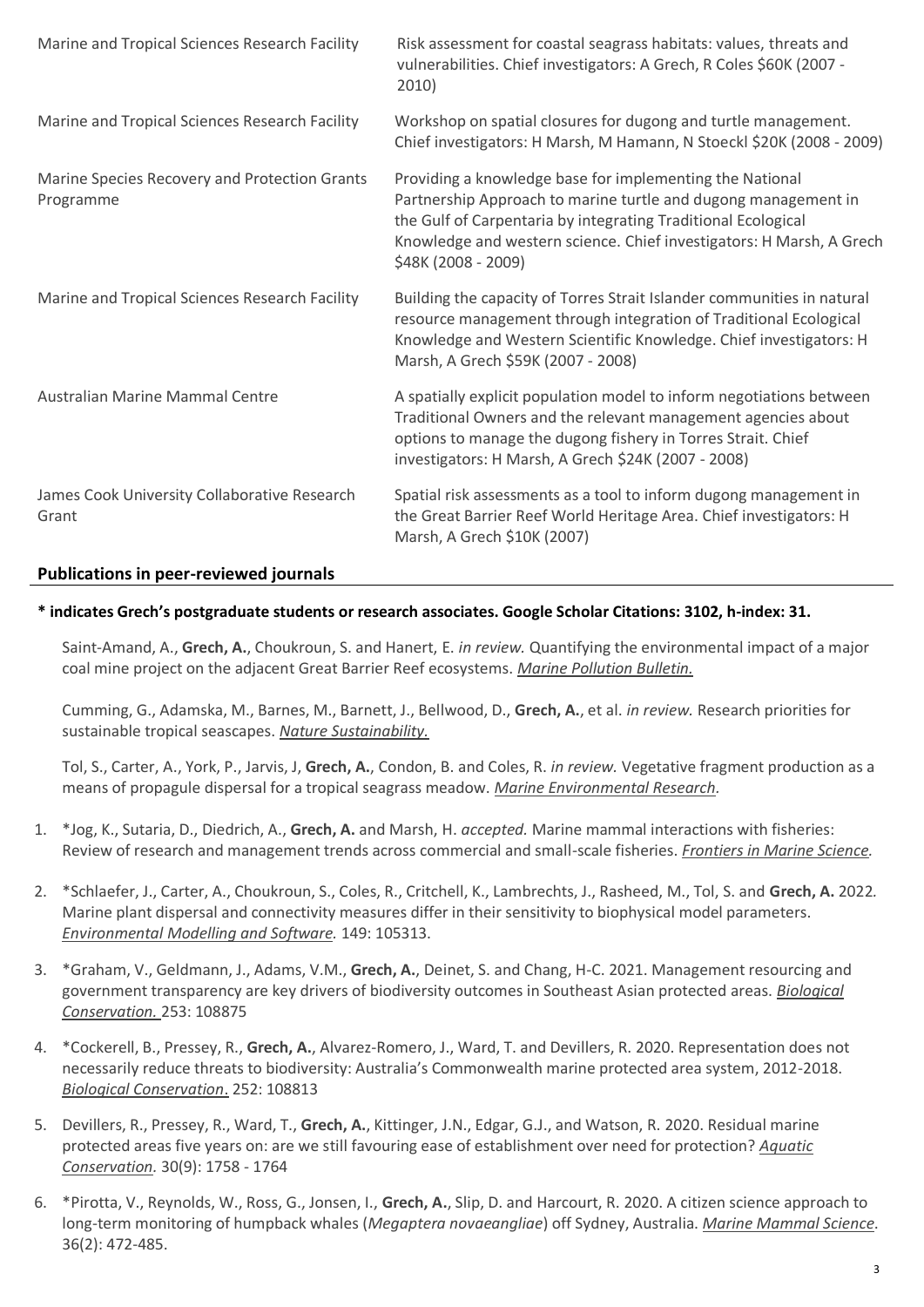- 7. \*Tulloch, V., Pirotta, V., **Grech, A.**, Alderman, R., Crocetti, S., Double, M., How, J., Kemper, C., Meager, J., Palmer, C., Peddemors, V., Waples, K., Watson, M. and Harcourt, R. 2020*.* Long-term trends and a gap analysis of cetacean entanglements and bycatch in fisheries gear in Australian waters. *Biodiversity and Conservation*. 29: 251-282.
- 8. \*Tulloch, V., **Grech, A.**, Jonsen, I., Pirotta, V. and Harcourt, R. 2020*.* Cost-effective mitigation strategies to reduce bycatch threats to cetaceans identified using return-on-investment analysis. *Conservation Biology.* 34(1): 168-179
- 9. \*Critchell, K., Hamann, M., Wildermann, N. and **Grech A**. 2019*.* Predicting the exposure of coastal species to plastic pollution in a complex island archipelago. *Environmental Pollution.* 252: 982 – 991.
- 10. Bellwood, D.R., Pratchett, M., Morrison, T.H., Gurney, G.G., Hughes, T.P., Alvarez-Romero, A., Day, J.C., Grantham, R., **Grech, A.**, Hoey, A.S., Jones, G.P., Pandolfi, J., Tebbett, S.B., Techera, E., Weeks, R., and Cumming, G.S. 2019*.* Coral reef conservation in the Anthropocene: confronting spatial mismatches and prioritizing functions. *Biological Conservation.* 236: 604-615.
- 11. Lillywhite, H., Sandfoss, M., Crowe-Riddell, J., Sheehy, C. and **Grech, A.** 2019*.* Pelagic sea snakes rehydrate from freshwater lenses following seasonal drought. *PLoS ONE.* DOI: 10.1371/journal.pone.0212099
- 12. \*Graham, V., Baumgartner, J.B., Beaumont, L.J., Esperón-Rodríguez, M. and **Grech, A**. 2019. Prioritising the protection of climate refugia: designing a climate-ready protected area network. *Journal of Environmental Planning and Management.* 62(14): 2588-2606.
- 13. \*Pirotta, V., **Grech, A.**, Jonsen, I., Laurance, W. and Harcourt, R. 2019*.* Consequences of global shipping traffic for marine megafauna. *Frontiers in Ecology and the Environment.* 17(1): 39-47.
- 14. Magris, R.A., **Grech, A.** and Pressey, R.L. 2018*.* Cumulative human impacts on coral reefs: assessing risk and management implications for Brazilian coral reefs. *Diversity*. 10: 26.
- 15. **Grech, A.**, Hanert, E., McKenzie, L., Rasheed, M., Thomas, C., Tol, S., Wang, M., Waycott, M., Wolter, J. and Coles, R. 2018*.* Predicting the cumulative effects of multiple disturbance events on seagrass connectivity. *Global Change Biology.* 24(7): 3093 – 3104.
- 16. \*Pirotta, V., Smith, A., Ostrowski, M., Russell, D., Jonsen, I.D., **Grech, A.** and Harcourt, R. 2017. An economical custombuilt drone for assessing whale health. *Frontiers in Marine Science*. 4: 425.
- 17. Tol, S., Jarvis, J., York, P., **Grech, A.**, Congdon. B.C. and Coles. R. 2017*.* Long distance biotic dispersal of tropical seagrass seeds by marine mega-herbivores. *Scientific Reports.* 7: 4458.
- 18. \*Graham, V., Laurance, S.G., **Grech, A.**, and Venter, O. 2017. Spatially explicit estimates of forest carbon emissions, mitigation costs and REDD+ opportunities in Indonesia. *Environmental Research Letters.* 12: 044017.
- 19. Hawkins, E., Harcourt, R., Bejder, L., Brooks, L. **Grech, A.**, Christiansen, F., Marsh, H. and Harrison, P. 2017*.* Best practice framework and principles for monitoring the effect of coastal development on marine mammals. *Frontiers in Marine Science*. 4: 59.
- 20. Heatwole, H., **Grech, A.** and Marsh, H. 2017*.* Paleoclimatology, paleogeography and the evolution and distribution of sea kraits (Serpentes; Elapidae; *Laticauda). Herpetological Monographs*. 31(1): 1 – 17.
- 21. \*Graham, V., Laurance, S.G., **Grech, A.**, McGregor, A. and Venter, O. 2016*.* A comparative assessment of the financial costs and carbon benefits of REDD+ strategies in Southeast Asia. *Environmental Research Letters*. 1(11): 114022.
- 22. **Grech, A.**, Wolter, J., Coles, R., McKenzie, L., Rasheed, M., Thomas, C., Waycott, M. and Hanert, E. 2016. Spatial patterns of seagrass dispersal and settlement. *Diversity and Distributions.* 22: 1150-1162.
- 23. Heatwole, H., Lillywhite, H. and **Grech, A.** 2016*.* Physiological, ecological, and behavioral correlates of the geographic distributions of sea kraits (*Laticauda;* Elapidae, Serpentes): a critique. *Journal of Sea Research*. 115: 18-25.
- 24. Sheaves, M., Coles, R., Dales, P., **Grech, A.**, Pressey, R. and Waltham, N. 2016*.* Enhancing the value and validity of EIA: Serious science to protection Australia's Great Barrier Reef. *Conservation Letters*. 9(5): 377-383.
- 25. Ainsworth, T., Heron, S., Ortiz, J., Mumby, P., **Grech, A.**, Ogawa, D., Eakin, M. and Leggat, W. 2016. Climate change disables coral bleaching protection on the Great Barrier Reef. *Science.* 352(6283): 338 - 342.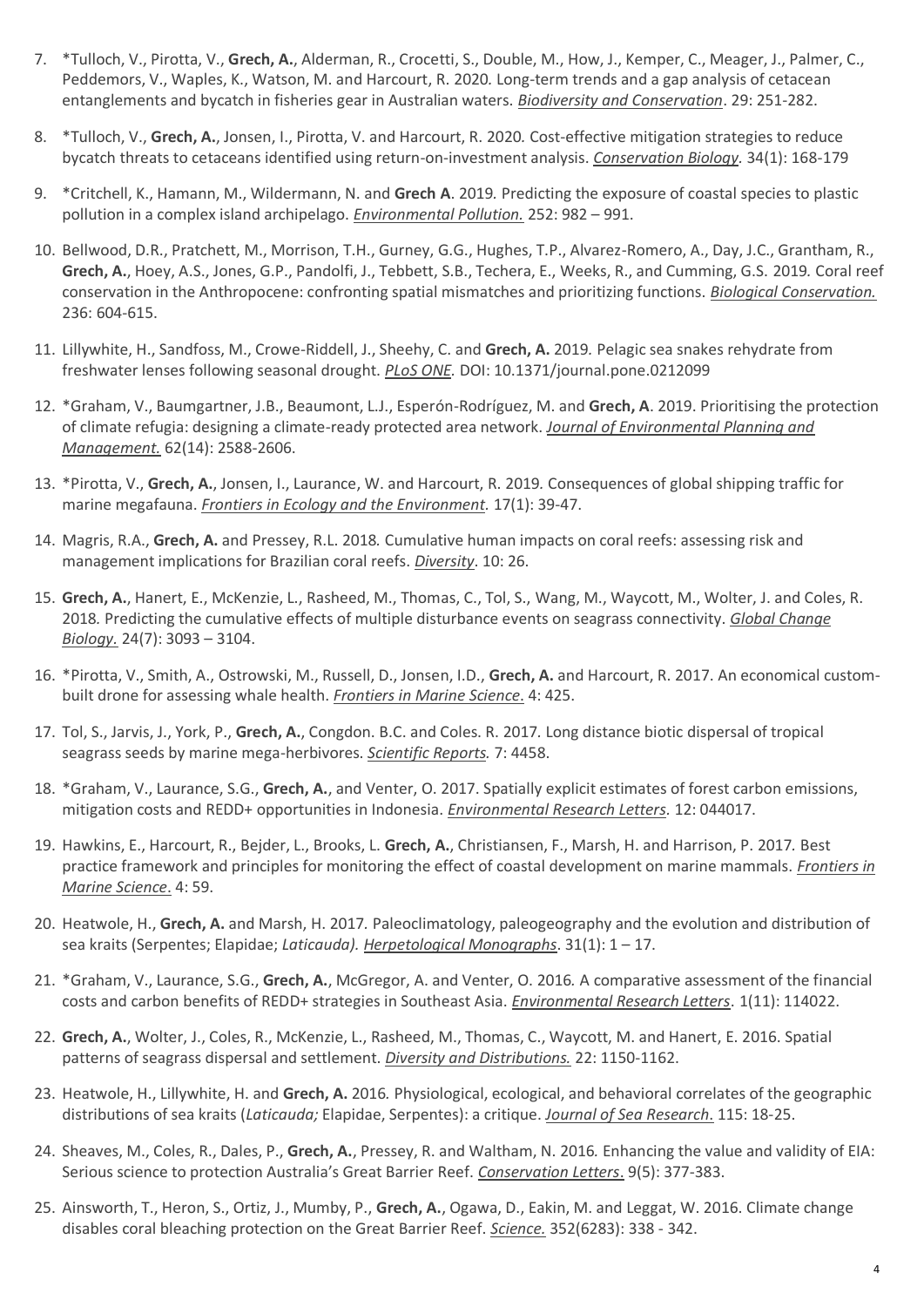- 26. McLean, J., Maalsen, S. and **Grech, A.** 2016. Learning about feminism in digital and paradoxical spaces: Online methodologies and participatory mapping. *Australian Geographer*. 47(2): 157 - 177.
- 27. **Grech, A.**, Pressey, R. and Day, J. 2016. Coal, cumulative impacts and the Great Barrier Reef. *Conservation Letters*. 9(3): 200 - 207.
- 28. Bridge, T., **Grech, A.** and Pressey, R. 2016. Planning with uncertainty: factors influencing incidental representation in the design of Marine Protected Areas. *Conservation Biology*. 30: 154 – 165.
- 29. \*Critchell, K., **Grech, A.**, Andutta, F., Lambrechts, J., Wolanski, E., Hamann, H. 2015. Modelling the fate of marine debris along a complex shoreline: lessons from the Great Barrier Reef. *Estuarine, Coastal and Shelf Science*. 167(B):  $414 - 426.$
- 30. Marsh, H., Grayson, J., **Grech, A.,** Hagihara, R. and Sobtzick, S. 2015. Re-evaluation of the sustainability of an indigenous marine mammal harvest using several lines of evidence. *Biological Conservation*. 192: 324-330.
- 31. \*Cleguer, C., **Grech, A.**, Garrigue, C. and Marsh, H. 2015. Spatial mismatch between marine protected areas and dugong in New Caledonia. *Biological Conservation.* 184: 154 – 162.
- 32. Coles, R., Rasheed, M., McKenzie, L., **Grech, A.**, York, P., Sheaves, M., McKenna, S. and Bryant, C. 2015. The Great Barrier Reef World Heritage Area seagrasses: managing this iconic Australian ecosystem resources for the future. *Estuarine, Coastal and Shelf Science*. 153: A1 - A12.
- 33. Devillers, R., Pressey, R., **Grech, A.**, Kittinger, J., Edgar, G., Ward, T. and Watson, R. 2015. Reinventing residual reserves in the sea: are we favouring ease of establishment over need for protection? *Aquatic Conservation.* 25(4): 480 – 504.
- 34. **Grech, A.**, Parra, G.J., Beasley, I., Bradley, J., Johnson, S., Whiting, S., li-Anthawirriyarra Sea Rangers, Yanyuwa Families and Marsh, H. 2014. Local assessments of marine mammals in cross-cultural environments. *Biodiversity and Conservation*. 23: 3319 – 3338.
- 35. Lillywhite, H., Sheehy, C., Brischoux, F. and **Grech, A.** 2014. Pelagic sea snakes dehydrate at sea. *Proceedings of the Royal Society B*. 281(1782): 20140119.
- 36. Hagihara, R., Jones, R., Sheppard, J., Lanyon, J., **Grech, A.** and Marsh, H. 2014*.* The importance of quantifying depthuse when correcting for availability bias. *Marine Mammal Science*. 30(1): 348 – 366.
- 37. **Grech, A.**, Bos, M., Brodie, J., Coles, R., Dale, A., Gilbert, R., Hamann, M., Marsh, H., Neil, K., Pressey, R.L., Rasheed, M.A., Sheaves, M. and Smith, A. 2013. Guiding principles for the improved governance of port and shipping impacts in the Great Barrier Reef. *Marine Pollution Bulletin*. 75: 8 – 20.
- 38. Heatwole, H., **Grech, A.**, Monahan, J., King, S. and Marsh, H. 2012*.* Thermal biology of Sea Kraits and other marine snakes. *Integrative and Comparative Biology*. 52(2): 257 - 273.
- 39. **Grech, A.**, Chartrand-Miller, K., Erftemeijer, P., Fonseca, M., McKenzie, L., Rasheed, M., Taylor, H. and Coles, R. 2012*.* A comparison of threats, vulnerabilities and management opportunities in global seagrass bioregions. *Environmental Research Letters.* 7(2): 024006.
- 40. **Grech, A.** and Coles, R. 2011. Interactions between a trawl fishery and spatial closures for biodiversity conservation in the Great Barrier Reef World Heritage Area, Queensland, Australia. *PLoS ONE.* 6(6): e21094.
- 41. **Grech, A.,** Coles, R. and Marsh, H. 2011. A broad-scale assessment of the risk to coastal seagrasses from cumulative threats. *Marine Policy.* 35(5): 560 - 567.
- 42. Hamann, M., **Grech, A.**, Wolanski, E. and Lambrechts, J. 2011. Modelling the fate of marine turtle hatchlings. *Ecological Modelling.* 222(8): 1515 - 1521.
- 43. **Grech, A.,** Sheppard, J. and Marsh, H. 2011. Informing species conservation at multiple scales using data collected for marine mammal stock assessments. *PLoS ONE.* 6(3): e17993.
- 44. **Grech, A.** and Coles, R. 2010. An ecosystem-scale predictive model of coastal seagrass distribution. *Aquatic Conservation.* 20(4): 437 – 444.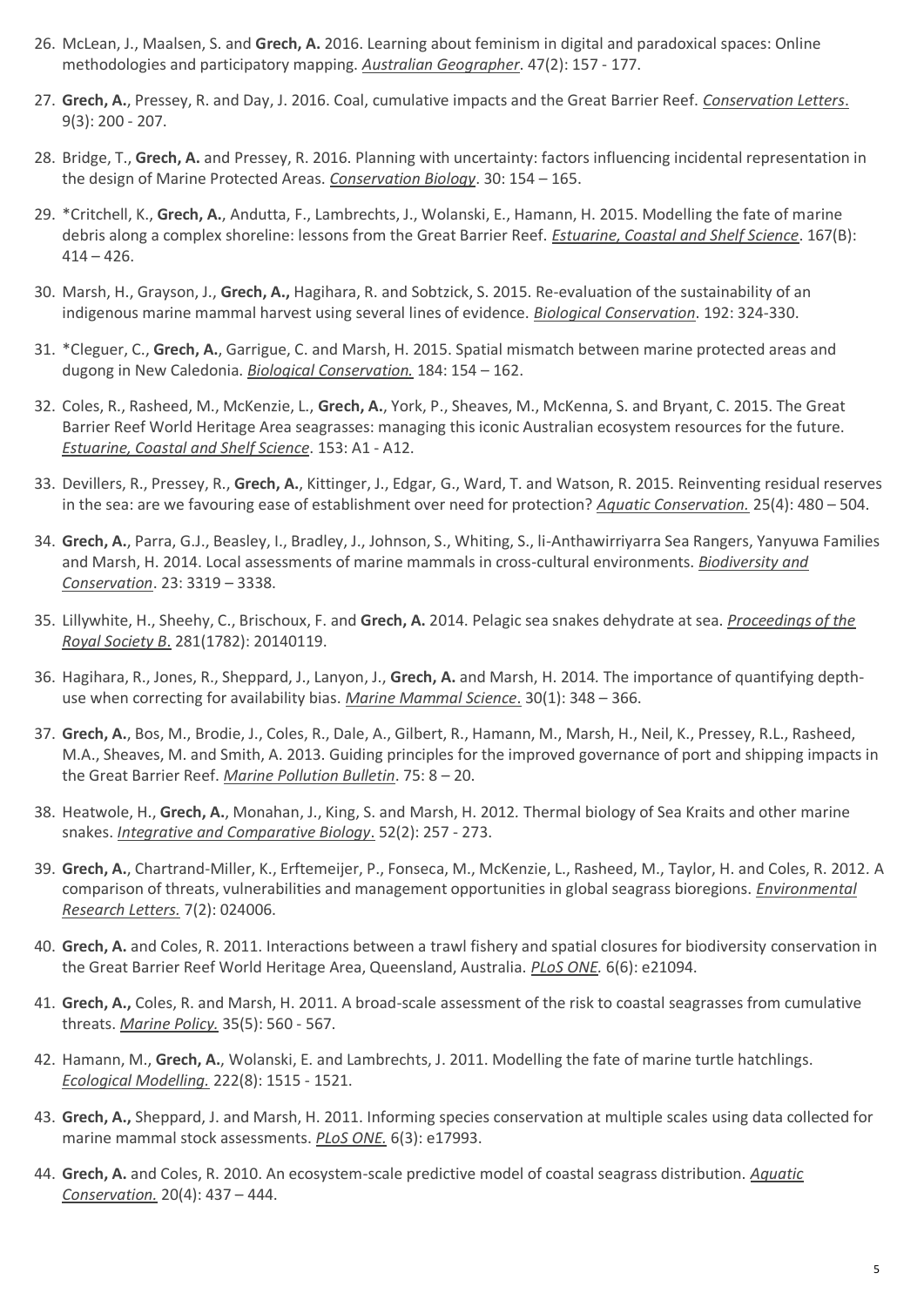- 45. \*Santana-Garcon, J., **Grech, A.**, Moloney, J. and Hamann, M. 2010. Relative Exposure Index: An important factor in sea turtle nesting distribution. *Aquatic Conservation*. 20(2): 140 - 149.
- 46. \*Dryden, J., **Grech, A.**, Moloney, J., Hamann, M. 2008. Re-zoning of the Great Barrier Reef World Heritage Area: does it afford greater protection for marine turtles? *Wildlife Research.* 35: 477 - 485.
- 47. **Grech, A.**, Marsh, H. and Coles, R. 2008. A spatial assessment of the risk to a mobile marine mammal from bycatch. *Aquatic Conservation.* 18(7): 1127 - 1139.
- 48. **Grech, A.** and Marsh, H. 2008. Rapid assessment of risks to a mobile marine mammal in an ecosystem-scale marine protected area. *Conservation Biology.* 22(3): 711 - 720.
- 49. **Grech, A.** and Marsh, H. 2007. Prioritising areas for dugong conservation in a marine protected area using a spatially explicit population model. *Applied GIS.* 3(2): 1 - 14.
- 50. Lukoschek, V., Heatwole, H., **Grech, A.**, Burns, G. and Marsh, H. 2007. Distribution of two species of marine snakes, *Aipysurus laevis* and *Emydocephalus annulatus*, in the southern Great Barrier Reef: metapopulation dynamics, marine protected areas and conservation. *Coral Reefs.* 26: 291 - 307.

# **Book chapters**

- 1. Pratchett, M., Bridge, T., Brodie, J., Cameron, D., Day, J., Emslie, M., **Grech, A.**, Hamann, M., Heron, S., Hoey, A., Hoogenboom, M., Lough, J., Morrison, T., Osborne, K., Read, M., Schauble, C., Smithers, S., Sweatman, J., Waterhouse, J *.*2019. Australia's Great Barrier Reef. In *Word Seas: an Environmental Evaluation*, eds. Sheppard, C. Elsevier.
- 2. Brodie, J., **Grech, A.**, Pressey, R., Day, J., Dale, A., Morrison, T. and Wenger, A. *accepted*. The future of the Great Barrier Reef: the water quality imperative. In *Coasts and Estuaries: The Future*, eds. Wolanski, E., Day, J., Elliott, M., Ramachandran, R.
- 3. Marsh, H., **Grech, A.** and McMahon, K. 2018 Dugongs: Seagrass community specialists. In *Seagrasses of Australia*, eds. Larkum, A, Kendrick, G., Ralph, P. Springer, Netherlands.
- 4. McLean, J., Maalsen, S. and **Grech, A.** 2017. Beyond the Binaries: Geographies of Gender-Technology Relations. In *Handbook on Geographies of Technology*, eds. Warf, B. Edward Elgar Publishing, Cheltenham, United Kingdom.
- 5. Coles, R., Rasheed, M., **Grech, A.** and McKenzie, L. 2017. Seagrass meadows of northeastern Australia. In *The Wetland Book II: Distribution, Description and Conservation*, eds. Finlayson, C.M., Milton, G.R., Prentice, R.C., Davidson, N.C. Springer, Heidelberg, New York, United States.
- 6. Craigie, I., **Grech, A.**, Pressey, R.L., Adams, V.M., Hockings, M., Taylor, M. and Barnes, M. 2014. Terrestrial protected areas of Australia. In *Austral Ark*, eds. Stow, A., Maclean, N. and Holwell, G. Cambridge University Press, Cambridge, United Kingdom.
- 7. **Grech, A.**, Edgar, G., Fairweather, P., Pressey, R.L. and Ward, T. 2014. Australian marine protected areas. In *Austral Ark*, eds. Stow, A., Maclean, N. and Holwell, G. Cambridge University Press, Cambridge, United Kingdom.
- 8. Marsh, H., Weiss, K. and **Grech, A.** 2012. Dugong. In *Queensland's Threatened Animals,* eds. Curtis, L., Dennis, A., McDonald, K., Kyne, P. and Debus, S. CSIRO Publishing, Melbourne, Australia.
- 9. Coles, R., **Grech, A.**, Rasheed, M., McKenzie, L., Unsworth, R. and Short, F. 2011. Seagrass ecology and threats in the Tropical Indo-Pacific bioregion. In *Seagrass: Ecology, Uses and Threats* eds. Pirog, R. Nova Publishers, New York, United States.
- 10. Waycott, M., Collier, C., McMahon, K., Ralph, P., McKenzie, L., Udy, J., and **Grech, A**. 2007. Chapter 8 Vulnerability of seagrasses in the Great Barrier Reef to climate change. In *Climate Change and the Great Barrier Reef*, eds. Johnson, J. and Marshal, P. Great Barrier Reef Marine Park Authority and Australian Greenhouse Office, Canberra, Australia.

#### **Non-refereed publications/technical reports/conference proceedings**

1. Marsh, H., Collins, K., **Grech, A.**, Miller, R. and Rankin, R. 2020. *An assessment of the distribution and abundance of dugongs and in-water, large marine turtles along the Queensland coast from Cape York to Hinchinbrook Island.* Final report to the Great Barrier Reef Marine Park Authority. (90 pp.)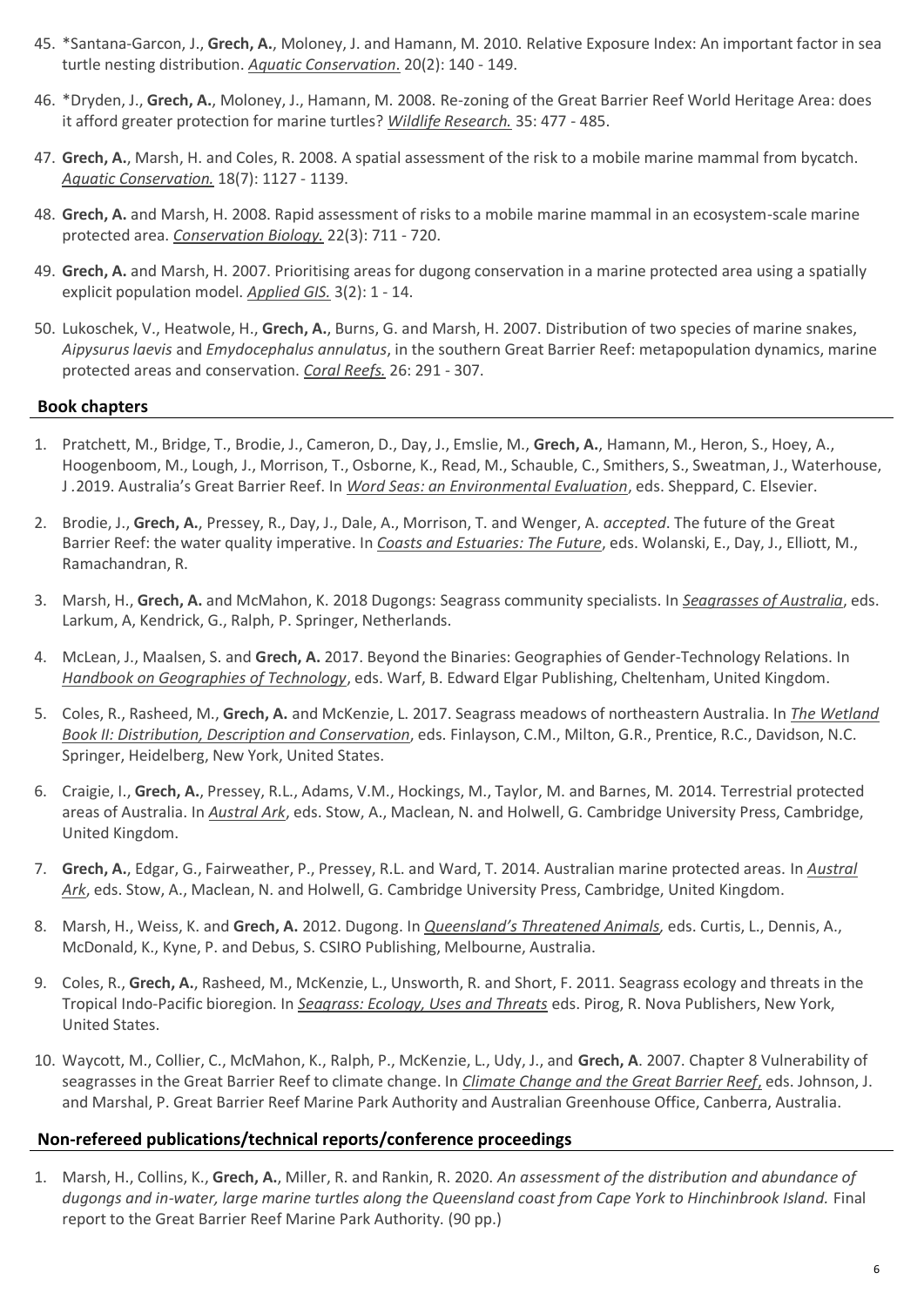- 2. Tulloch, V., Pirotta, V., Jonsen, I., **Grech, A.** and Harcourt, R. 2016. *National assessment of cetacean entanglements in fishery gear in Australia*. Final report to the Australian Department of Environment and Energy. (126pp.).
- 3. Graham, V., **Grech, A.**, Beaumont, L., Baumgartner, J. and Robinson, M. 2016 *Evaluating the status of the NSW terrestrial reserve system under a changing climate*. Final report to the NSW Adaptation Research Hub. (61pp.).
- 4. Sobtzick, S., Hagihara, R., **Grech, A.**, Jones, R., Pollock, K., and Marsh, H. 2015*. Improving the time series of estimates of dugong abundance and distribution by incorporating revised availability bias corrections*. Final report to the Australian Marine Mammal Centre. (105pp.).
- 5. Sobtzick, S., Penrose, H., Hagihara, R., **Grech, A.**, Cleguer, C. and Marsh, H. 2014. *An assessment of the distribution and abundance of dugongs in the Northern Great Barrier Reef and Torres Strait.* Final report to the National Environmental Research Program Tropical Ecosystems Hub, Townsville, Australia (78pp.).
- 6. Sobtzick, S., Hagihara, R., **Grech, A.** and Marsh, H. 2012. *Aerial survey of the urban coast of Queensland to evaluate the response of the dugong population to the widespread effects of the January 2011 floods and Cyclone Yasi*. Final report to the Australian Marine Mammal Centre, Hobart, Australia (63pp.).
- 7. Coles, R., **Grech, A.**, Rasheed, M. and McKenzie, L. 2012. Evaluating risks to seagrasses in the Tropical Indo Pacific Region. *Proceedings of the 12th International Coral Reef Symposium,* Cairns, Australia.
- 8. Marsh, H., **Grech, A.** and Hagihara, R. 2011. *Aerial survey of Torres Strait to evaluate the efficacy of an enforced and possibly extended Dugong Sanctuary as one of the tools for managing the dugong fishery.* Final report to the Australian Marine Mammal Centre, Hobart, Australia (33pp.).
- 9. **Grech, A.** and Marsh, H. 2010. *Community engagement tools for sea country planning: technical manual*. Final report to the Australian Marine Mammal Centre, Hobart, Australia (41pp.).
- 10. **Grech, A.** and Marsh, H. 2010*. Condition, trends and predicted futures of dugong populations in the Great Barrier Reef World Heritage Area: including an evaluation of the potential and cost-effectiveness of indicators of the status of these populations*. Final report to the Marine and Tropical Research Facility. Reef and Rainforest Research Centre Limited, Cairns, Australia (42pp.).
- 11. **Grech, A.**, Coles, R., Waycott, M. and McKenzie, L. 2010. *Risk assessment for coastal seagrass habitats of the Great Barrier Reef World Heritage Area: outputs form the risk assessment working group*. Final report to the Marine and Tropical Research Facility. Reef and Rainforest Research Centre Limited, Cairns, Australia (24pp.).
- 12. Marsh, H., Bradley, J., Parra, G., **Grech, A.,** Whiting, S., et al. 2010. *Yarrbanthawu ki-Miriyiyu: Looking for dolphins.* Final report to the Australian Marine Mammal Centre, Hobart, Australia (46pp.).
- 13. **Grech, A.**, Marsh, H. and Hamann, M. 2009. *Providing a knowledge base for implementing the National Partnership Approach to marine turtle and dugong management in the Gulf of Carpentaria by integrating Traditional Knowledge and Western Science*. Report to the Department of the Environment, Water, Heritage and the Arts, Canberra, Australia (15pp.).
- 14. **Grech, A.**, Ambar, S., and Marsh, H. 2008 *Torres Strait Community geographical information systems (GIS): Building the capacity of Torres Strait Islander communities in natural resource management through integration of Traditional Ecological Knowledge and Western Scientific Knowledge*. Final report to the Marine and Tropical Research Facility. Reef and Rainforest Research Centre Limited, Cairns, Australia (20pp.).
- 15. **Grech, A.**, Coles, R., McKenzie, L. and Rasheed, M. 2008. *Spatial risk assessment for coastal seagrass habitats in the Great Barrier Reef World Heritage Area: A case study of the dry and wet tropics*. Final report to the Marine and Tropical Research Facility. Reef and Rainforest Research Centre Limited, Cairns, Australia (24pp.).
- 16. Marsh, H**. Grech, A.**, Hodgson, A. and Delean. S. 2008. *Distribution and abundance of the dugong in Gulf of Carpentaria waters: a basis for cross-jurisdictional conservation planning and management*. Final report to the Australian Marine Mammal Centre, Hobart, Australia (57pp.).
- 17. Coles, R., **Grech, A.**, Dew, K., Zeller, B. and McKenzie, L. 2007. *A preliminary report on the adequacy of protection provided to species and benthic habitats in the East Coast Otter Trawl Fishery by the current system of closures*. Queensland Department of Primary Industry and Fisheries, Brisbane, Australia (52pp.).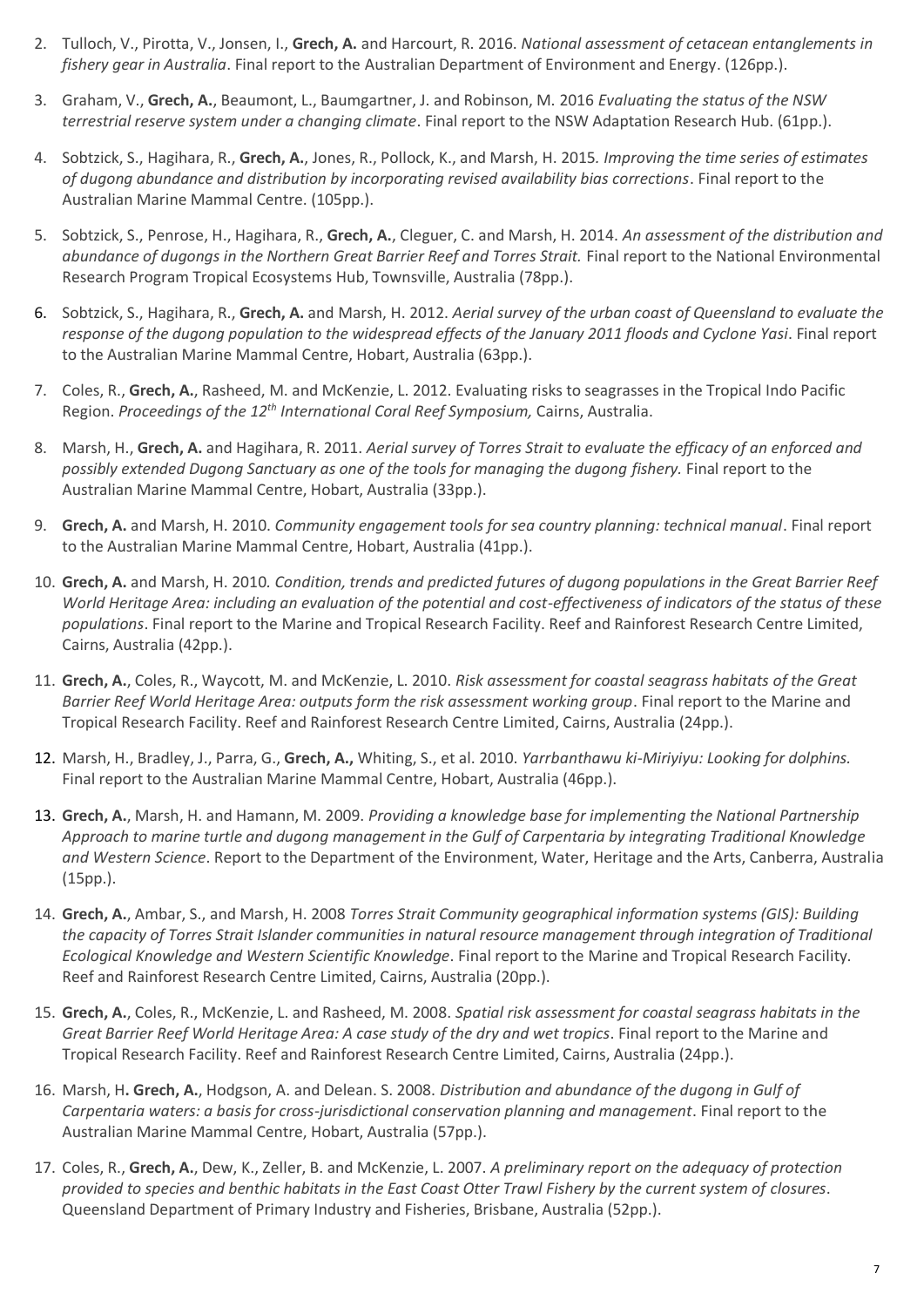- 18. Coles, R., McKenzie, L., Rasheed, M., Mellors, J., Taylor, H., Dew, K. McKenna, S., Sankey. T., Carter A. and **Grech A**. 2007. *Status and trends of seagrass habitats in the Great Barrier Reef World Heritage Area.* Report to the Marine and Tropical Sciences Research Facility. Reef and Rainforest Research Centre Limited, Cairns, Australia (122pp.).
- 19. Marsh, H., Hodgson, A., Lawler, L., **Grech, A.** and Delean, S. 2007. *Condition, status and trends and projected futures of the dugong in the Northern Great Barrier Reef and Torres Strait; including identification and evaluation of the key threats and evaluation of available management options to improve its status*. Final report to the Marine and Tropical Research Facility. Reef and Rainforest Research Centre Limited, Cairns, Australia (80pp.).
- 20. Marsh, H., Lawler, I., Hodgson, A. and **Grech, A**. 2006. *Is dugong management in the coastal waters of urban Queensland effective species conservation?* Final report to the Marine and Tropical Research Facility. Reef and Rainforest Research Centre Limited, Cairns, Australia (85pp.).

# **Popular articles**

- 1. **Grech, A.** and Brodie, J. 2019*. 'This situation brings me to despair': two reef scientists share their climate grief*. The Conversation, September 19.
- 2. **Grech, A**., Tol, S. and Coles, R. 2018. *Seagrasses in the Great Barrier Reef can bounce back with good stewardship of our coastal environments*. Coral CoE Blog, June 7.
- 3. Tol, S., **Grech, A.**, York, P. and Coles, R. 2018. *Dugong and sea turtle poo sheds new light on the Great Barrier Reef's seagrass meadows*. The Conversation, May 25.
- 4. Ens, E. and **Grech, A.** 2018. *Indigenous ranger programs are working in Queensland – they should be expanded*. The Conversation, January 15.
- 5. Brodie, J., **Grech, A.** and McCook, L. 2017. *The new Great Barrier Reef pollution plan is better, but still not good enough.* The Conversation, September 1.
- 6. Day, J., **Grech, A.** and Brodie, J. 2016. *Great Barrier Reef needs far more help than Australia claims in its latest report to UNESCO*. The Conversation, December 6. Republished in The Guardian, December 6.
- 7. Pressey, R., **Grech, A.** and Ward, T. 2016. *The Coral Sea: an ocean jewel that needs more protection.* The Conversation, October 6.
- 8. Pressey, R., **Grech, A.**, Day, J. and Sheaves, M. 2015. *Development and the Reef: the rules have been lax for too long*. The Conversation, May 29.
- 9. **Grech, A.**, McCook, L. and Smith, A. 2015. *Shipping in the Great Barrier Reef: the miners' highway*. The Conversation, May 25.
- 10. Pressey, B., Brodie, J., Day, J. and **Grech, A.** 2015. *Six things Queensland's next government must do to save the Great Barrier Reef*. The Conversation, January 19.
- 11. **Grech, A**., Pressey, B. and Coles, R. 2013. *It all adds up: port developments on the Great Barrier Reef*. The Conversation, November 1. Republished in The Age, Sydney Morning Herald and Brisbane Times, November 4.
- 12. Coles, R., **Grech, A.** and McKenzie, L. 2013. *Seagrass under pressure*. Seagrass-Watch, March 47: 2 6.
- 13. Coles, R., McKenzie, L. and **Grech, A**. 2011. *Can we learn from severe climate events?* Seagrass-Watch, April 43: 8 10.
- 14. McKenzie, L., Yoshida, R., **Grech, A.** and Coles, R. 2010. *Queensland Seagrasses: Status 2010 - Torres Strait and East Coast*. Fisheries Queensland, Cairns (6pp.).

#### **Workshops that I have co-convened**

#### *International workshops*

Best practice principles for the planning and implementation of conservation actions in Indigenous and Traditional communities. 25th International Congress for Conservation Biology, Auckland, New Zealand, 9<sup>th</sup> December 2011.

Approaches to monitoring and managing seagrasses and risk in the tropical Asia-Pacific region. World Seagrass Congress, Trang, Thailand, 27<sup>th</sup> November 2010.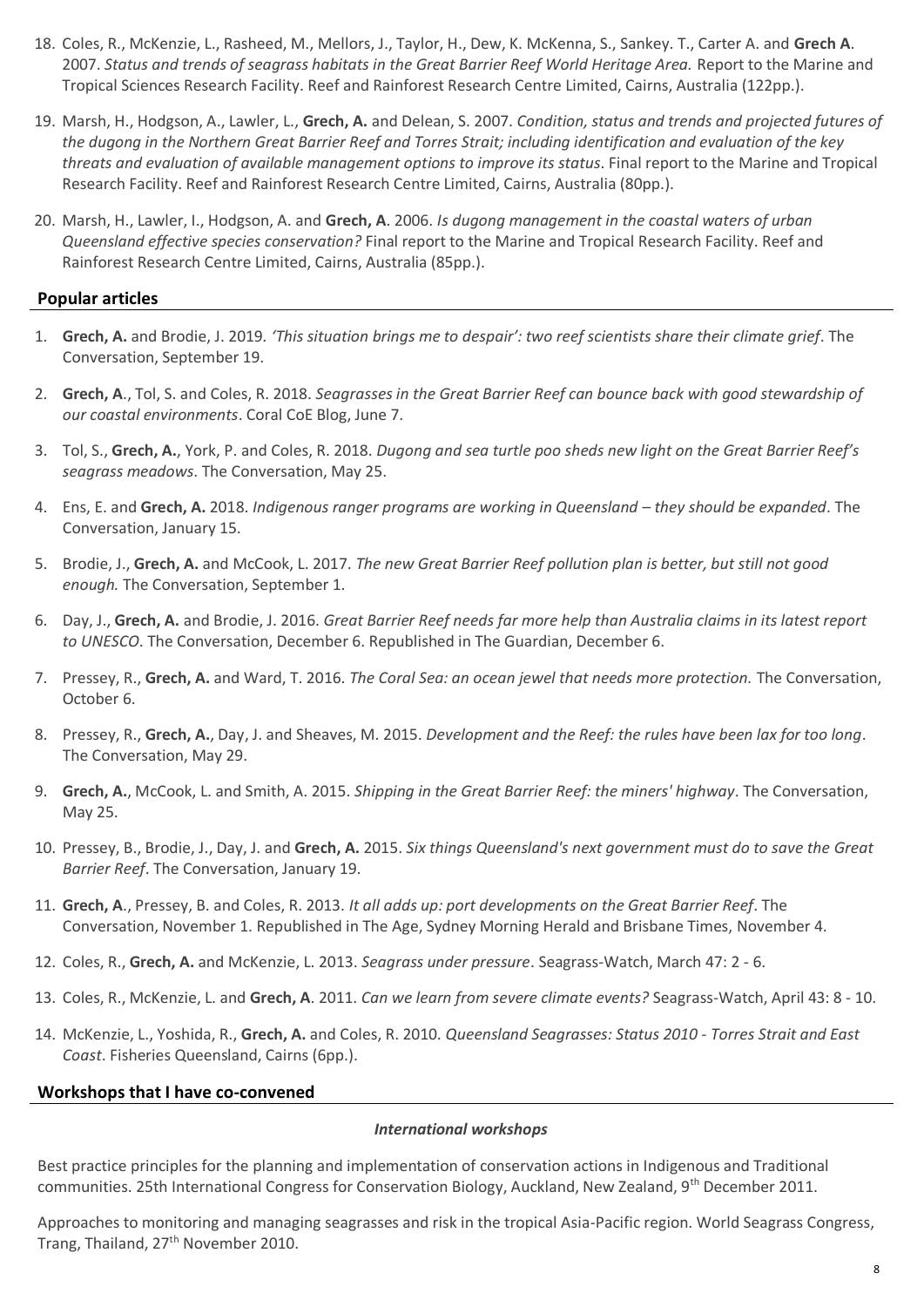#### *National workshops*

Workshop on *How effective are Australian Marine Parks at protecting EPBC listed species*, in collaboration with Parks Australia. Zoom, Australia. 27<sup>th</sup> May 2021.

Workshop on predicting the dispersal and connectivity of seagrass in the Torres Strait. Townsville, Australia,  $14^{\text{th}} - 16^{\text{th}}$ September 2016.

Workshop on evidence base for Marine Protected Areas in Australian waters. Stradbroke Island, Australia, 21st – 23rd May 2015.

Workshop on the past, present and future of Marine Protected Areas in Australian waters. Stradbroke Island, Australia, 4<sup>th</sup> - 6<sup>th</sup> April 2013.

Workshop on cumulative impact assessments to inform the strategic assessment of the Great Barrier Reef World Heritage Area and coast. Townsville, Australia, 24<sup>th</sup> May 2012.

Workshop on outcomes of a risk assessment for coastal seagrass habitats in the Great Barrier Reef region. Cairns, Australia, 20<sup>th</sup> May 2010.

Workshop on dugong monitoring and performance indicators in the Great Barrier Reef region. Townsville, Australia, 12<sup>th</sup> May 2010.

Cape York dugong and turtle management workshop with Traditional Owners. Cairns, Australia, 3<sup>rd</sup> - 4<sup>th</sup> June 2009.

Workshop on spatial closures as one of the possible management tools for community-based management of dugongs and turtles in Torres Strait. Thursday Island, Australia, 14<sup>th</sup> - 16<sup>th</sup> October 2008.

Torres Strait community global positioning systems (GPS) and geographic information systems (GIS) capacity building workshops. Torres Strait Islands, February - March 2008.

Workshop on risk assessments for seagrasses in the Burdekin Dry Tropics and Wet Tropics Natural Resource Management regions. Townsville, Australia, 23<sup>rd</sup> May 2008.

# **Invited technical advisor/observer**

#### *International workshops and working groups*

FISH CRP Management Committee Meeting no. 3, WorldFish. Representative of ARC Centre of Excellence for Coral Reef Studies. Penang, Malaysia,  $12 - 14$ <sup>th</sup> September 2017.

French-Australian Workshop on the protection of coral reefs. Representative of ARC Centre of Excellence for Coral Reef Studies. Sydney, Australia, 22<sup>nd</sup> August 2017.

Best practice principles for monitoring the effect of coastal development on marine mammals. Technical advisor. Dunedin, New Zealand, 7th December 2013.

United Nations Environment Programme/Convention of Migratory Species Dugong Technical Workshop. Technical advisor. Cairns, Australia, 12<sup>th</sup> - 13<sup>th</sup> July 2012.

Wildlife Conservation Society and The Nature Conservancy Marine Think Tank: Improving the Effectiveness of Community-managed Marine Protected Areas for Biodiversity Conservation, Fisheries Management and Climate Change Adaptation. Technical advisor. Auckland, New Zealand, 2<sup>nd</sup> - 4<sup>th</sup> December 2011.

United Nations Environment Programme/Convention of Migratory Species First Official Signatory State Meeting for the Memorandum of Understanding on the Conservation and Management of Dugongs and their Habitats throughout their range. Technical advisor. Abu Dhabi, United Area Emirates, 4<sup>th</sup> - 6<sup>th</sup> October 2010.

Workshop on Improving the Contribution of Marine Protected Areas to the Conservation of Sirenians (manatees and dugongs). Guest speaker. International Marine Conservation Congress, Washington DC, United States, 19<sup>th</sup> - 24<sup>th</sup> May 2009.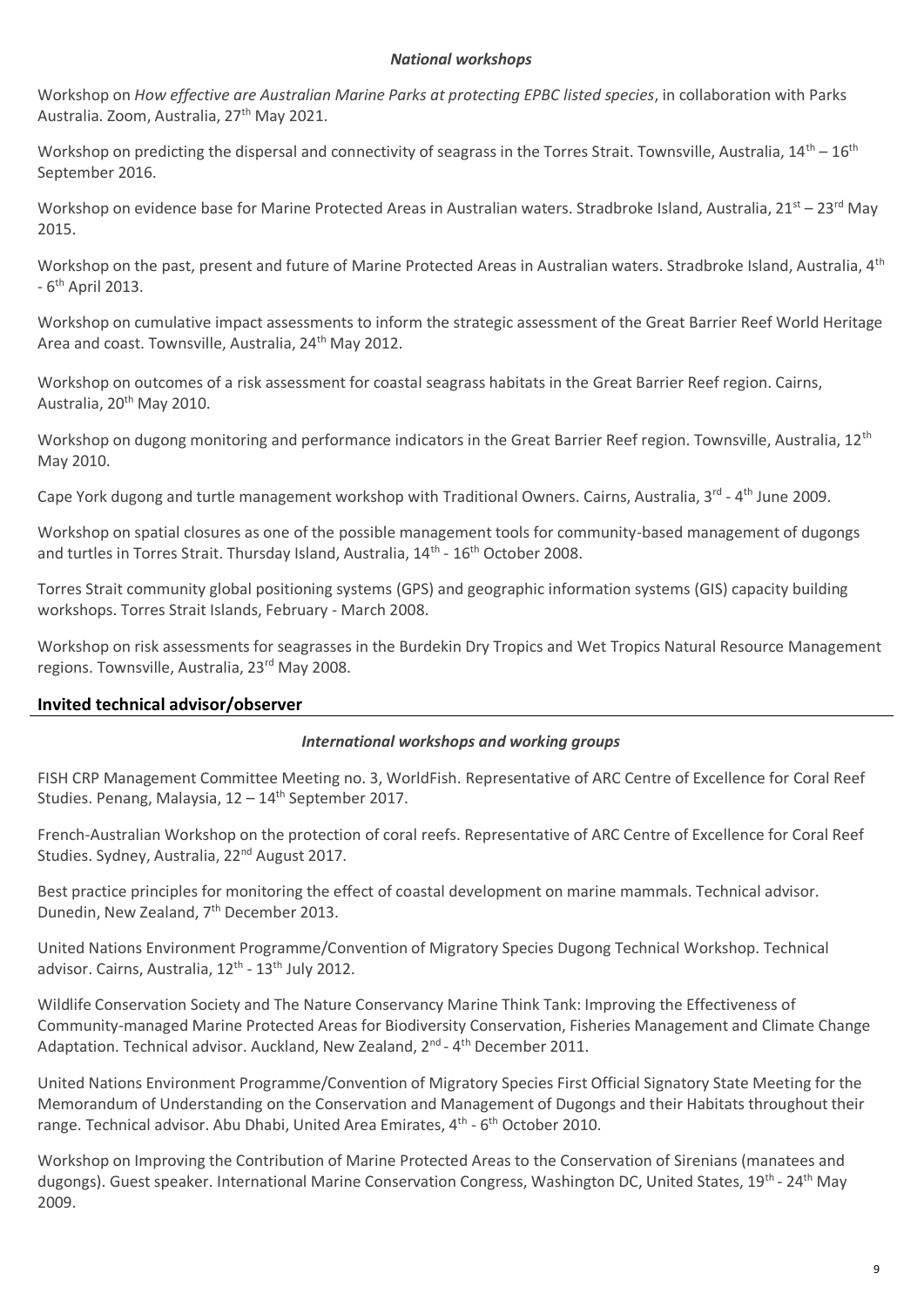United Nations Environment Programme/Convention of Migratory Species Dugong Technical Workshop. Technical advisor. Brisbane, Australia, 30<sup>th</sup> - 31<sup>st</sup> August 2010.

United Nations Environment Programme/Convention of Migratory Species/South Pacific Regional Environment Programme/Marine Research Foundation Dugong workshop for the Pacific Islands Range States. Technical advisor. Brisbane, Australia, 11<sup>th</sup> - 12<sup>th</sup> April 2010.

# *National workshops and working groups*

Deakin University. Best practice for informing marine management decisions with biophysical models. Technical advisor. On Zoom. 3-4<sup>th</sup> November, 2020.

Queensland Government Department of Agriculture and Fisheries. East Coast Inshore Fishery Working Group, Bycatch/SOCI Workshop. Technical advisor. Townsville, Australia 14-15th May 2019.

Australian Department of Environment and Energy. Australian Government Cetacean Roundtable Meeting. Technical advisor. 19-20<sup>th</sup> March 2019.

Great Barrier Reef Marine Park Authority, Great Barrier Reef Outlook Report Science Consensus Workshop. Technical advisor. Townsville, Australia  $28^{th}$  –  $31^{st}$  May 2018.

SEWPaC workshop on developing the EPBC Act referral guidelines for dugongs and three migratory tropical inshore dolphin species. Technical advisor. Canberra, Australia, 5<sup>th</sup> September 2013.

SEWPaC and James Cook University's workshop on developing the EPBC Act referral guidelines for dugongs and three migratory tropical inshore dolphin species. Technical advisor. Townsville, Australia, 14 - 15th February 2013.

AIMS and Great Barrier Reef Marine Park Authority's Bayes Net Seagrass Modelling for the Strategic Assessment. Technical advisor. Townsville, Australia, 10<sup>th</sup> October 2012.

NERP and James Cook University Island Prioritisation Workshop. Technical advisor. Magnetic Island, Australia, 8<sup>th</sup> - 9<sup>th</sup> October 2012.

Great Barrier Reef Marine Park Authority's Strategic Assessment Stakeholder Workshop. Technical advisor. Townsville, Australia, 21<sup>st</sup> August 2012.

National Environmental Research Program and Great Barrier Reef Marine Park Authority's Great Barrier Reef World Heritage Area Integrated Monitoring Framework. Technical advisor. Townsville, Australia, 13 - 14<sup>th</sup> August 2012.

National Environmental Research Program and CSIRO's Design and Implementation of Management Strategy Evaluation for the Great Barrier Reef inshore. Technical advisor. Townsville, Australia,  $7<sup>th</sup>$  August 2012.

National Environmental Research Program and James Cook University's Conservation Planning for a Changing Coastal Zone. Technical advisor. Townsville, Australia, 19<sup>th</sup> - 20<sup>th</sup> April 2012.

James Cook University and Torres Strait Regional Authority's Torres Strait Dugong and Turtle Research Workshop. Observer. Thursday Island, Australia, 29<sup>th</sup> February - 1<sup>st</sup> March 2012.

Great Barrier Reef Marine Park Authority, Great Barrier Reef Seagrass Workshop. Technical advisor. Townsville, Australia, 11<sup>th</sup> October 2011.

Australian/Queensland Intergovernmental Dugong Taskforce: Research and Monitoring Workshop. Technical advisor. Brisbane, Australia, 13<sup>th</sup> April 2011.

Great Barrier Reef Marine Park Authority Expert Advisory Panel: Ecosystem Services of the Coastal Regions Adjacent to the Great Barrier Reef. Technical advisor, Townsville, Australia, 23<sup>rd</sup> - 24<sup>th</sup> June 2010.

Torres Strait Regional Authority Indigenous Protected Area Road Show. Guest speaker. Torres Strait Islands, Australia, 13<sup>th</sup>  $-18$ <sup>th</sup> April 2010.

Great Barrier Reef Marine Park Authority Lockhart River "Sea Summit". Guest speaker. Lockhart River, Australia, 10<sup>th</sup> - 11<sup>th</sup> March 2010.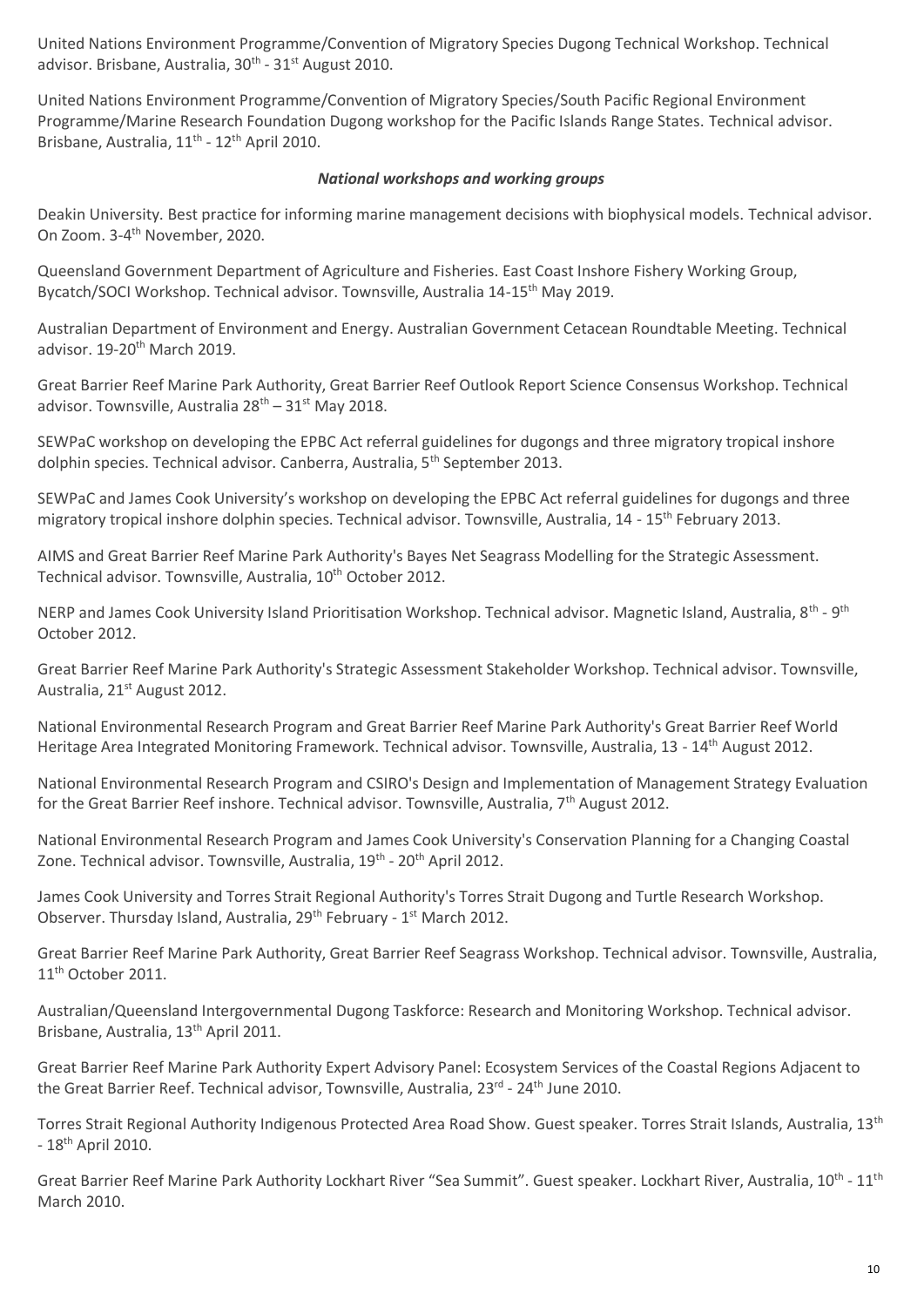Department of Environment, Water, Heritage and the Arts Workshop on Australia's Dugong Wildlife Conservation Plan. Technical advisor. Cairns, Australia, 12<sup>th</sup> - 13<sup>th</sup> August 2009.

Fisheries Queensland Inshore Finfish Ministerial Advisory Committee Dugong Protection Area Working Group. Technical advisor. Brisbane, Australia, 19<sup>th</sup> March 2007.

Fisheries Queensland Coastal Seagrass Habitats at Risk from Human Activity in the Great Barrier Reef World Heritage Area Working Group. Technical advisor. Townsville, Australia, 5th March 2007.

#### **Service**

| Society of Conservation Biology<br><b>World Seagrass Association</b><br><b>Australian Coral Reef Society</b><br><b>International Coral Reef Society</b><br><b>Australian Marine Sciences Association</b>                                                                                                                                                                                                                                                                                                                                                                                                                                                                                                                                                              |
|-----------------------------------------------------------------------------------------------------------------------------------------------------------------------------------------------------------------------------------------------------------------------------------------------------------------------------------------------------------------------------------------------------------------------------------------------------------------------------------------------------------------------------------------------------------------------------------------------------------------------------------------------------------------------------------------------------------------------------------------------------------------------|
| Research Program 2: Ecosystem Dynamics: Past, Present and Future<br>ARC Centre of Excellence for Coral Reef Studies                                                                                                                                                                                                                                                                                                                                                                                                                                                                                                                                                                                                                                                   |
| Diversity and Distributions                                                                                                                                                                                                                                                                                                                                                                                                                                                                                                                                                                                                                                                                                                                                           |
| <b>IUCN SSC Sirenia Specialist Group 2021-24</b><br>United Nations Environment Programme/Convention of Migratory Species Secretariat to the<br>Memorandum of Understanding on the Conservation and Management of Dugongs and their<br>Habitats throughout their Range (2010 - Present).                                                                                                                                                                                                                                                                                                                                                                                                                                                                               |
| <b>Animal Conservation</b><br><b>Botanica Marina</b><br>Canadian Journal of Fisheries and Aquatic Sciences<br><b>Conservation Biology</b><br><b>Conservation Letters</b><br>Diversity and Distributions<br><b>Ecological Applications</b><br><b>Endangered Species Research</b><br><b>Environmental Modelling and Software</b><br><b>Environmental Pollution</b><br>Estuarine, Coastal and Shelf Science<br><b>Frontiers in Marine Science</b><br><b>Global Change Biology</b><br>Global Ecology and Biogeography<br>International Journal of Geographical Information Systems<br><b>Marine Ecology Progress Series</b><br>Marine Environmental Research<br>Marine Mammal Science<br><b>Marine Pollution Bulletin</b><br>PLoS ONE<br>Science of the Total Environment |
| Australian Research Council Discovery, DECRA, Future Fellow and Linkage (2015 - present)<br>Macquarie University Research Fellowships (2015)<br>Macquarie University Vice-Chancellors Innovation Fellowships Renewal Process (2015)<br>UNEP-GEF/UNEP-CMS Project: GEF Dugongs and Seagrasses Project (2014, 2015)                                                                                                                                                                                                                                                                                                                                                                                                                                                     |
| 'Management of coral reefs in regions of high biocultural diversity' with Stacy Jupiter and<br>Bob Pressey. 12th International Coral Reef Symposium, Cairns, Australia, July 2012.<br>'Seagrasses and seagrass ecosystems' with Robert Coles, Michelle Waycott and Len<br>McKenzie. 12th International Coral Reef Symposium, Cairns, Australia, July 2012.                                                                                                                                                                                                                                                                                                                                                                                                            |
|                                                                                                                                                                                                                                                                                                                                                                                                                                                                                                                                                                                                                                                                                                                                                                       |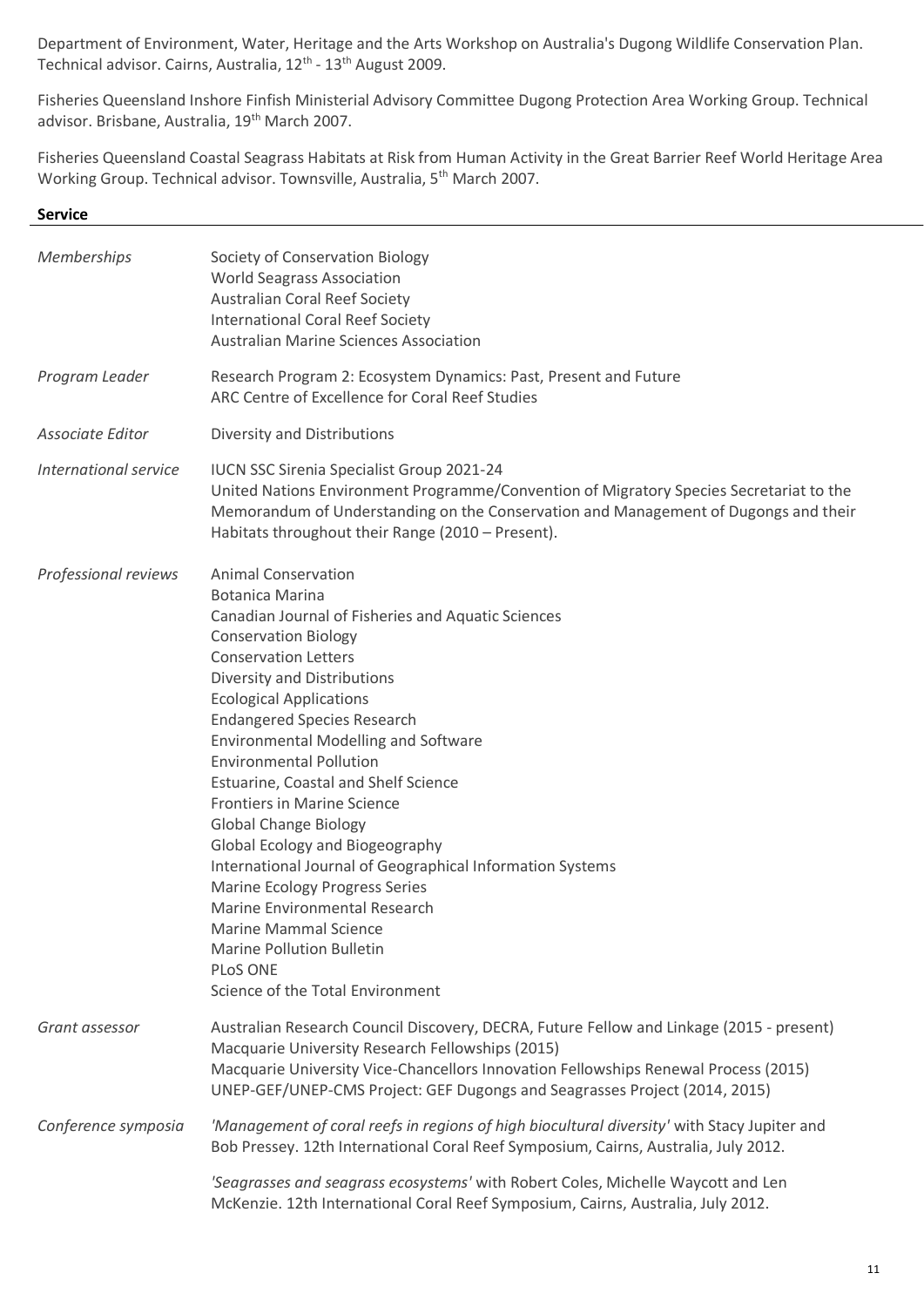*'Indigenous knowledge integration and Land and Sea Country management: lessons learned from northern Australia'*. Society of Conservation Biology Oceania Meeting, Darwin, Australia, September 2012.

# *Service to the University*

Selection committee for Vice Chancellor of James Cook University (2021)

Associate Dean, Research Education, ARC Centre of Excellence for Coral Reef Studies, James Cook University (2016 - 2022)

Member of the James Cook University Gender Equity Action Research team (2021 – 2022)

Member of the Justice, Equity, Diversity and Inclusion Committee,ARC Centre of Excellence for Coral Reef Studies (2020 - 2022)

Equity Contact Officer, James Cook University (2021 - )

Representative of the ARC Centre of Excellence for Coral Reef Studies, Research Committee, James Cook University (2016 - 2018)

Member of the Research Education Sub Committee, James Cook University (2016 - 2022)

MC of James Cook University's "Three Minute Thesis (3MT)" (September 2018 and 2020).

Lead author: ARC Centre of Excellence for Coral Reef Studies Gender Equity Policy: [www.coralcoe.org.au/gender-equity](http://www.coralcoe.org.au/gender-equity) Digital Data Management Policy: www.coralcoe.org.au/publications/digital-data Code of Conduc[t https://www.coralcoe.org.au/code-of](https://www.coralcoe.org.au/code-of-conduct)[conduct](https://www.coralcoe.org.au/code-of-conduct) Co-author, Annual Report (2016 - 2021)[: www.coralcoe.org.au/publications?c=annual%20reports](http://www.coralcoe.org.au/publications?c=annual%20reports)

Research Director, Department of Environmental Sciences, Macquarie University (2014-15).

Member of the Faculty of Science and Engineering Research Committee, Macquarie University (2014-15).

Member of the Department Project User Group to inform the redevelopment of Building E7A, Macquarie University (2014-15).

Member of the Department of Environment and Geography Working Group to inform the split of the Department into two separate groups, Macquarie University (2014).

Selection committee for > 20 academic, research and technical positions at Macquarie University and James Cook University (2012 - present).

Organizer of the Australian Research Council Centre of Excellence for Coral Reef Studies seminar series (2011).

Member of the James Cook University Research Data Management Working Group (2012).

# *Mentoring and professional development activities*

Co-founder of the *Women of the Reef* network [www.womenofthereef.org](http://www.womenofthereef.org/) with Dr Maxine Newlands (2020 – present).

Appraiser of > 20 early and mid-career researcher's Performance Management Plans, ARC Centre of Excellence for Coral Reef Studies, James Cook University (2016 - ).

Co-ordinate professional development activities and training for > 170 students and >50 ECRs across the four university nodes of the ARC Centre of Excellence for Coral Reef Studies (2016 - ).

Co-ordinate, mentor and lead review of successful grants (ARC Discovery [n = 2], Future Fellow [1], DECRA [5]; awards (Young Tall Poppy [7], Eureka [2], Australian Academy of Science [6]) and promotion (13) applications. ARC Centre of Excellence for Coral Reef Studies, James Cook University (2016 - ).

Presentations on the importance of social media for research, teaching and engagement: ARC Centre of Excellence for Coral Reef Studies (2017); Cohort Doctoral Studies Program, Division of Tropical Health and Medicine, James Cook University (2017); ARC Centre of Excellence in Cognition and its Disorders, Department of Health Professions, Macquarie University (2015); Macquarie University's Social Media Special Interest Group (2014); Departments of Biology and Environment and Geography, Macquarie University, Sydney (2014). Panel member at Macquarie Faculty Seminar Series on Social Media, Sydney (2015).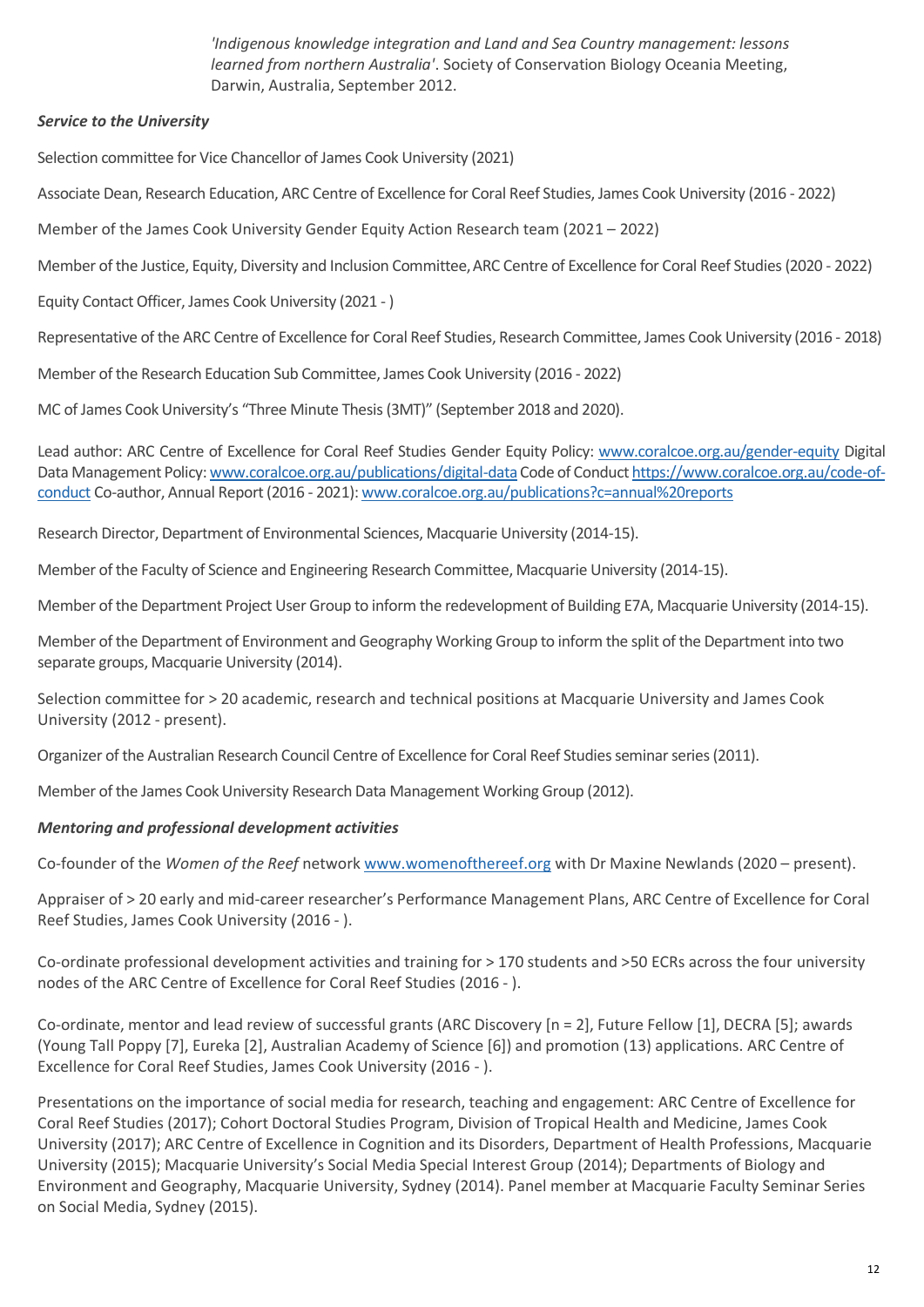Convenor of speed-networking event for >40 staff and students of the ARC Centre of Excellence for Coral Reef Studies, JCU and the Great Barrier Reef Marine Park Authority, JCU City Campus, Townsville (August 2019).

Invited speaker on developing academic CVs, ARC Centre of Excellence for Coral Reef Studies, Townsville (2017).

Invited speaker on ARC ROPE for early career researchers, ARC Centre of Excellence for Coral Reef Studies, Townsville (2018, 2020).

Organiser, ARC Centre of Excellence for Coral Reef Studies National Student Mentoring Day (2017-19).

Invited speaker, Macquarie University Women in Science and Engineering event, Macquarie University (2013).

Invited speaker on careers in science, Graduate Network Tropical Research foundation event, James Cook University, Cairns (2012).

#### *Service to the community and government*

| Ministerial<br>Appointments                 | Queensland Species Technical Committee 2022 - 2024 (assesses native species that occur<br>in Queensland to determine their conservation status under the Nature Conservation Act<br>1992)                                                                                                                                                                                                    |
|---------------------------------------------|----------------------------------------------------------------------------------------------------------------------------------------------------------------------------------------------------------------------------------------------------------------------------------------------------------------------------------------------------------------------------------------------|
| <b>Briefings to</b><br>Government           | Cumulative impact assessments to inform the strategic assessment of the Great Barrier<br>Reef World Heritage Area and coast (~5,000 words). Great Barrier Reef Marine Park<br>Authority, Australian Department of Environment, Queensland Department of<br>Environment and Heritage Protection. Townsville, Australia, 24th May 2012.                                                        |
|                                             | Working together to reduce controversy about Traditional hunting in the Great Barrier<br>Reef. Indigenous Reef Advisory Committee, Great Barrier Reef Marine Park Authority.<br>Burnett Heads, Australia, 16 <sup>th</sup> May 2017.                                                                                                                                                         |
|                                             | The ARC Centre of Excellence for Coral Reef Studies, International Year of the Reef, and<br>the state of the Great Barrier Reef World Heritage Area. Governor-General of Australia,<br>the Honourable Sir Peter Cosgrove and Lady Cosgrove. Townsville, Australia, 16 <sup>th</sup> May<br>2018.                                                                                             |
|                                             | Conserving seagrass in Singapore waters. Ministry of National Development, Government<br>of Singapore. 11 <sup>th</sup> June 2018.                                                                                                                                                                                                                                                           |
|                                             | State of the Great Barrier Reef World Heritage Area. Senator Larissa Waters. James Cook<br>University, Townsville. 15 <sup>th</sup> January 2019.                                                                                                                                                                                                                                            |
|                                             | Briefing to Australian High Commissioner in Mauritius on research connections between<br>James Cook University and the Indian Ocean. 18 <sup>th</sup> April 2019.                                                                                                                                                                                                                            |
|                                             | Author of White Paper on improving the reporting of marine wildlife bycatch in Australian<br>fisheries, Australian Department of Environment and Energy. July 2019.                                                                                                                                                                                                                          |
| Submission and<br>witness                   | Submission to Environmental Protection (Great Barrier Reef Protection Measures) and<br>Other Legislation Amendment Bill 2019. Witness to Queensland Government Tourism<br>Development and Environment Committee public hearing: inquiry into the Environmental<br>Protection (Great Barrier Reef Protection Measures) and Other Legislation Amendment Bill<br>2019                           |
| Expert brief to the<br><b>Federal Court</b> | Acted as an independent expert witness in the Federal Court proceedings: Humane Society<br>International Inc v Kyodo Senpaku Kaisha Ltd (November 2015). My role was to conduct<br>analysis in GIS on the overlap between the Australian Whale Sanctuary and the harvest of<br>whales by Kyodo Senpaku Kaisha Ltd, and to present the results in a report (~3,500 words).                    |
| International<br>technical advisor          | United Nations Environment Programme/Convention of Migratory Species Secretariat to<br>the Memorandum of Understanding on the Conservation and Management of Dugongs<br>and their Habitats throughout their Range (2010 - Present). My role is to review funding<br>applications and provide technical advice on the implementation of global dugong and<br>seagrass management initiatives. |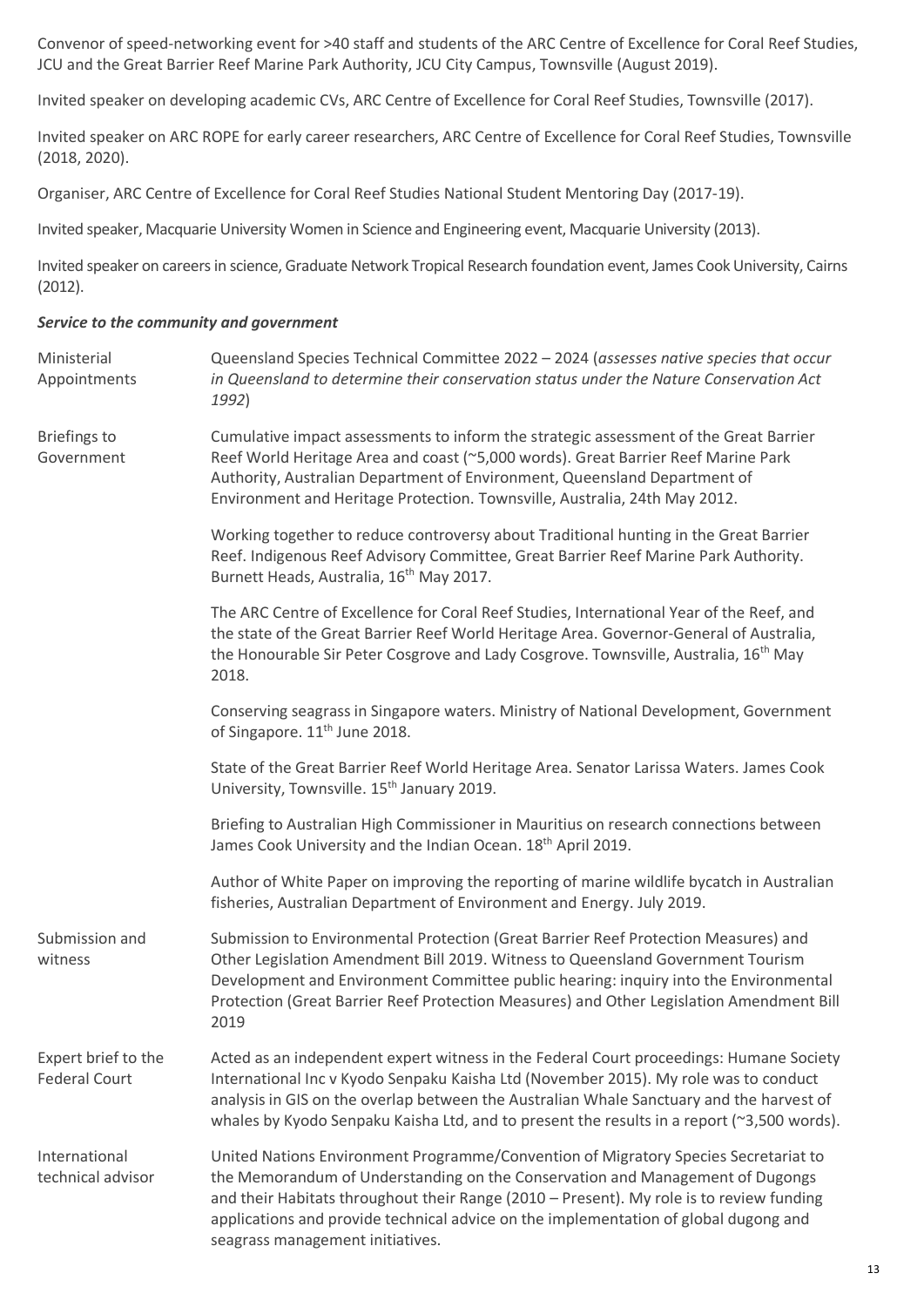| Media                            | I have been interviewed by: ABC Local Radio (Cairns) (2012), The Australian (2013), ABC<br>Fact Check (2014), Torres Strait Radio '4 Meriba Wakai' (2008 and 2010), the Torres Strait<br>News (2010), the International Press Service (IPS) (2012), Science Magazine (2016), The<br>Quarterly Essay (2017), Channel 9 Brisbane (2018), Sydney Morning Herald (2020 and<br>2021) and ABC Breakfast (2019) |
|----------------------------------|----------------------------------------------------------------------------------------------------------------------------------------------------------------------------------------------------------------------------------------------------------------------------------------------------------------------------------------------------------------------------------------------------------|
| National school's<br>competition | Developed a series of tasks to challenge and stimulate students' learning in cartography<br>and spatial science for the da Vinci Decathlon, a national academic high school<br>competition (2015).                                                                                                                                                                                                       |
| Public talks                     | "Translating Science into Action, enhancing engagement using your digital brand". Public<br>Forum of the World Seagrass Conference. National University of Singapore, Singapore, 13 <sup>th</sup><br>June 2018.                                                                                                                                                                                          |
|                                  | Participated in a roundtable discussion with Rt Hon Helen Clark, former Administrator of<br>the United Nations Development Programme and Prime Minister of New Zealand, hosted<br>by JCU Vice Chancellor Sandra Harding. James Cook University, Townsville, 3rd July 2018.                                                                                                                               |
|                                  | "The special relationship between seagrass and the number 2". Public Forum of the ARC<br>Centre of Excellence for Coral Reef Studies Annual Symposium, hosted by Adam Spencer.<br>Gallery of Modern Art, Brisbane, 19th July 2018.                                                                                                                                                                       |
| <b>Consultancies</b>             |                                                                                                                                                                                                                                                                                                                                                                                                          |
| Port of Townsville.              | Dugong aerial survey of Cleveland and Bowling Green Bays. Chief investigators: H Marsh, A<br>Grech \$50: (2020-2021)                                                                                                                                                                                                                                                                                     |
| <b>URS Australia</b>             | Spatial models of dugong distribution and relative abundance. \$25K (2012 - 15).                                                                                                                                                                                                                                                                                                                         |
| Department of<br>Environment     | Updating of SPRAT profiles for 12 species of marine mammals. Co-investigators: R<br>Harcourt, V Pirotta \$11K (2015)                                                                                                                                                                                                                                                                                     |
| <b>GHD</b>                       | Aerial surveys and models of dugong distribution and relative abundance. \$10K (2008 -<br>$2012$ ).                                                                                                                                                                                                                                                                                                      |
| <b>URS Australia</b>             | Ecological character description for the Bowling Green Bay Ramsar Site: Dolphins, dugongs<br>and turtles. \$2.5K (2009).                                                                                                                                                                                                                                                                                 |
| Department of<br>Environment     | Discussion paper to provide background information to the dugong wildlife conservation<br>plan. Co-investigators: K Weiss, H Marsh \$10K (2009).                                                                                                                                                                                                                                                         |
| <b>Teaching</b>                  |                                                                                                                                                                                                                                                                                                                                                                                                          |
| Convenor                         | Applied GIS (2013 - 2014)<br>Department of Environmental Sciences, Macquarie University                                                                                                                                                                                                                                                                                                                  |
|                                  | Introduction to Geographic Information Science (2014 - 2016)<br>Department of Environmental Sciences, Macquarie University                                                                                                                                                                                                                                                                               |
|                                  | Introduction to Geographic Information Science for Postgraduates (2015)<br>Department of Environmental Sciences, Macquarie University                                                                                                                                                                                                                                                                    |
| Lecturer                         | Environmental Applications of GIS and Remote Sensing (2013 - 2015)<br>Department of Environmental Sciences, Macquarie University                                                                                                                                                                                                                                                                         |
|                                  | Applied GIS (2013 - 2015)<br>Department of Environmental Sciences, Macquarie University                                                                                                                                                                                                                                                                                                                  |
|                                  | Introduction to Geographic Information Science for Postgraduates (2014 - 2016)<br>Department of Environmental Sciences, Macquarie University                                                                                                                                                                                                                                                             |
| Guest lecturer                   | Conserving Marine Wildlife (2005, 2009 - 2013)                                                                                                                                                                                                                                                                                                                                                           |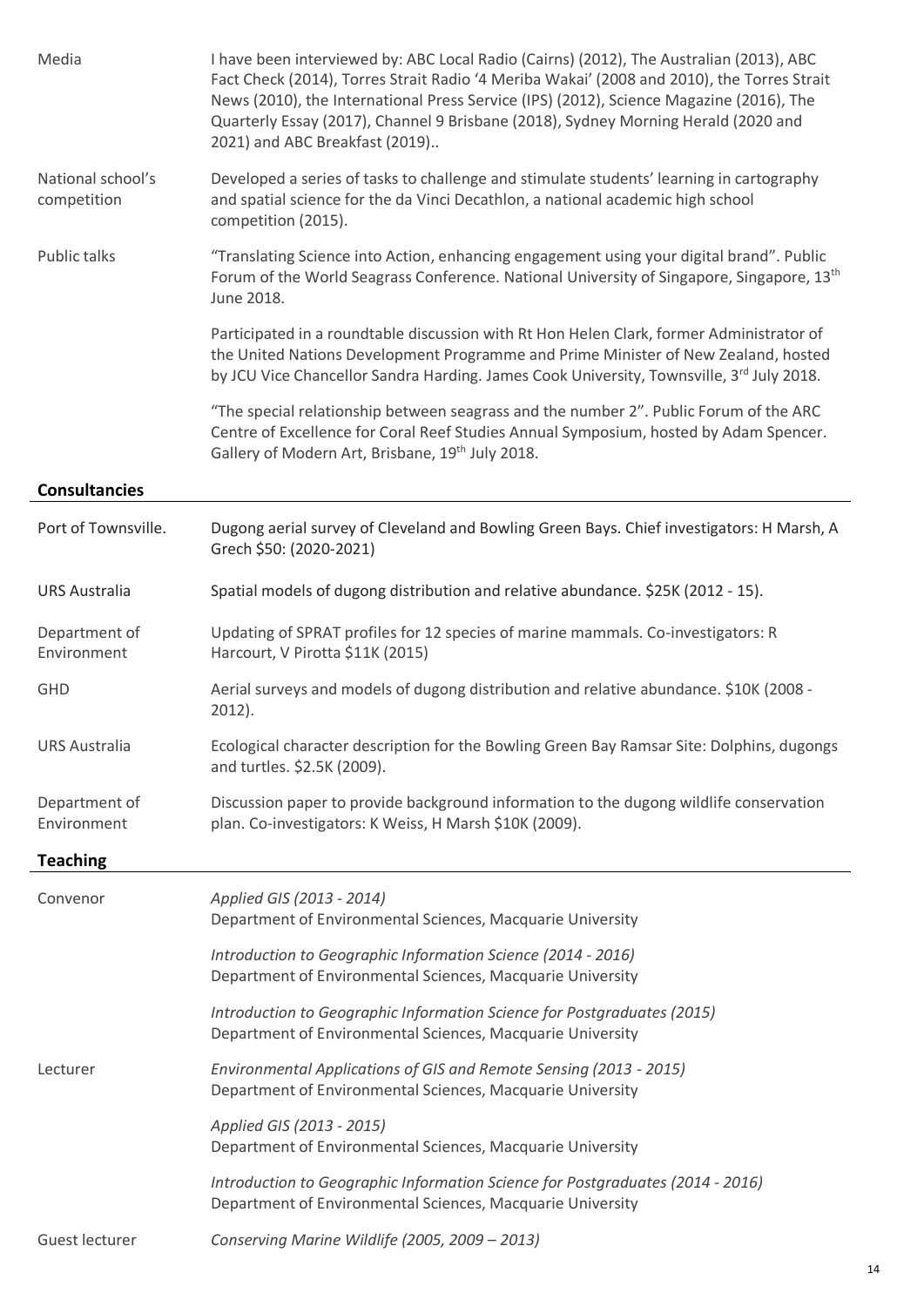School of Earth and Environmental Sciences, James Cook University

*Introduction to GIS (2007, 2009 – 2010, 2017, 2018, 2020)* College of Science and Engineering, James Cook University

*Advanced GIS (2005 - 2006)* School of Earth and Environmental Sciences, James Cook University

# **Postgraduate supervision**

| PhD current                | Lieh, C. (2021 - ) Primary Advisor. Thesis: Understanding Recovery Processes of Tropical<br>Seagrasses of the Great Barrier Reef. James Cook University                                                                                    |
|----------------------------|--------------------------------------------------------------------------------------------------------------------------------------------------------------------------------------------------------------------------------------------|
|                            | Thompson Saud, G. (2021 - ) Primary Advisor. Thesis: Integrating Vegetative Coastal<br>Ecosystems in coastal planning of the Great Barrier Reef. James Cook University.                                                                    |
|                            | Remmers, T. (2021 - ) Thesis: 3D mapping and Monitoring Coral Reefs Population and<br>Community Dynamic. James Cook University.                                                                                                            |
|                            | Jog, K. (2020 -) Thesis: The Impact of Fisheries Interactions on the Foraging Behaviour of<br>Indian Ocean Humpback Dolphins (Sousa plumbea) along the Sindhudurg Coast of<br>Maharashtra, India. James Cook University                    |
|                            | Fraser, T. (2020 - ) Thesis: Species and threat distributions in Australia's national marine<br>reserve system. Department of Biological Sciences, Macquarie University.                                                                   |
| PhD complete               | Graham, V. (2021) Thesis: A comprehensive analysis of REDD+ in South East Asia.<br>Department of Environmental Sciences, Macquarie University.                                                                                             |
|                            | Pirotta, V. (2019) Thesis: Informing the management of marine megafauna in Australian<br>waters. Department of Biological Sciences, Macquarie University.                                                                                  |
|                            | Critchell, K. (2018) Thesis: Impacts and risk of the microplastic portion of marine debris to<br>marine organisms. College of Science and Engineering, James Cook University.                                                              |
|                            | Cleguer, C. (2016) Thesis: Distribution, relative abundance and habitat use of the dugong: a<br>basis for marine conservation and management planning in New Caledonia. University of<br>Pierre and Marie Curie and James Cook University. |
|                            | Kim, Y. (2015) Thesis: Foraging ecology of threatened Gould's Petrel, Pterodroma<br>leucoptera. Department of Biological Sciences, Macquarie University.                                                                                   |
| Honours                    | Critchell, K. (2013). Thesis: Predicting the movement of marine rubbish in the Great Barrier<br>Reef. School of Earth and Environmental Sciences, James Cook University.                                                                   |
|                            | Dryden, J. (2005) Thesis: Re-zoning of the Great Barrier Reef World Heritage Area: does it<br>afford greater protection for marine turtles? School of Earth and Environmental Sciences,<br>James Cook University.                          |
| Masters of Philosophy      | Graham, V. (2017) Thesis: A comprehensive cost analysis of REDD+ in South East Asia.<br>James Cook University.                                                                                                                             |
| <b>Masters of Research</b> | Neupane, N. (2015) Thesis: Optimising enterprise waste management via GIS. Department<br>of Environmental Sciences, Macquarie University.                                                                                                  |
| <b>Masters of Science</b>  | Santana-Garcon, J. (2008) Thesis: Relative Exposure Index: An important factor in sea<br>turtle nesting distribution. School of Earth and Environmental Sciences, James Cook<br>University.                                                |
|                            | Cockerell, B. (2018): Thesis: Effectiveness of Australia's Commonwealth marine protected<br>area network, 2012 - 2018. College of Science and Engineering, James Cook University.                                                          |